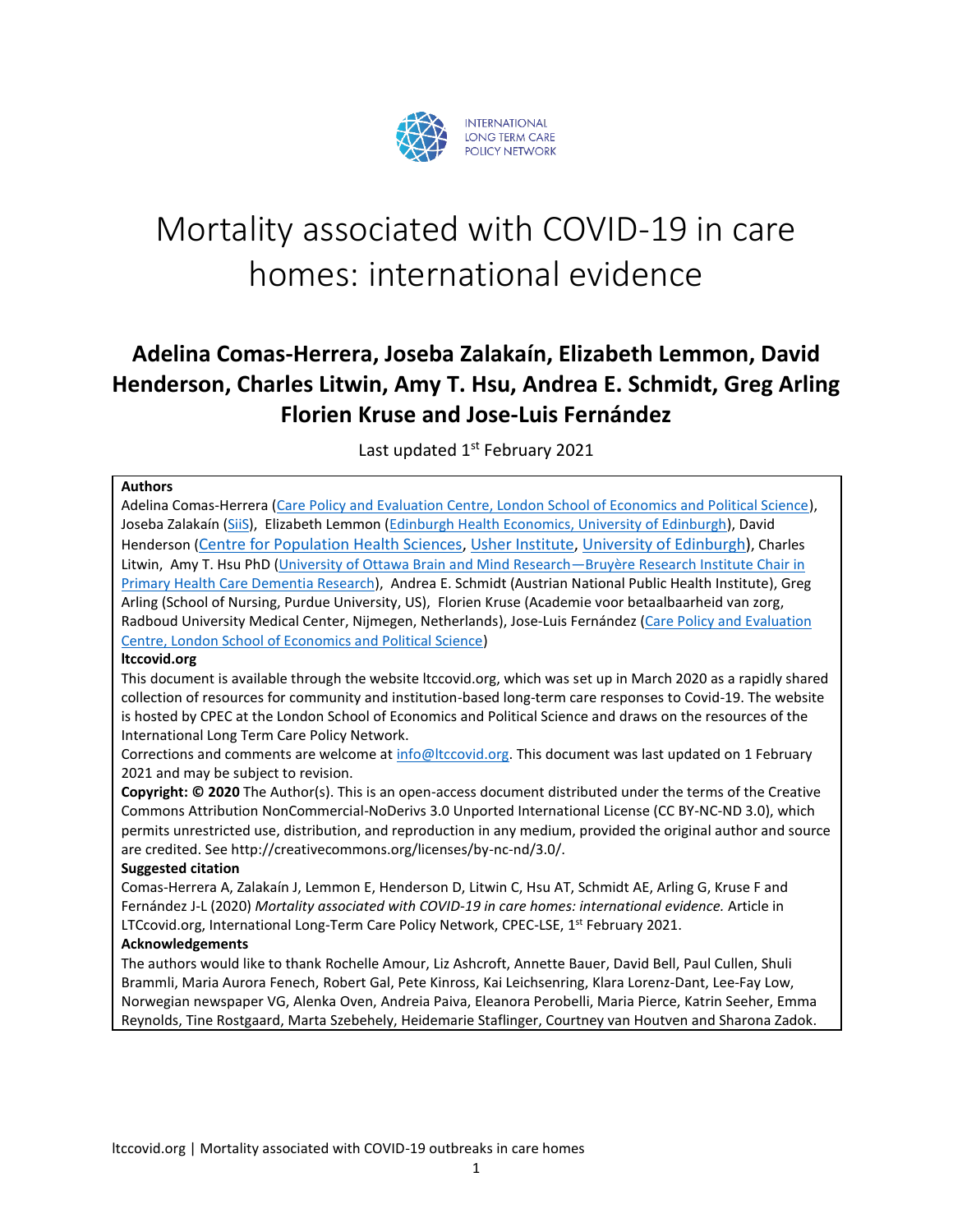# **1. Key findings**

- Not all countries publish data on the numbers of deaths among care home residents linked to COVID-19 and international comparisons of the data available are difficult due to differences in testing capabilities and policies (particularly in the earlier part of the pandemic), different approaches to recording deaths, and differing definitions of what constitutes a "care home".
- There are three main approaches to quantifying deaths in relation to COVID-19: **deaths of people who test positive** (before or after their death), **deaths of people suspected** to have COVID-19 (based on symptoms or epidemiologically linked), and **excess deaths** (comparing total number of deaths with those in the same weeks in previous years). Another important distinction is whether the data covers deaths of care home residents or only deaths in the care home (as there are variations in the share of care home residents who are admitted to hospital and may die there).
- Despite the difficulties arising from differences in definitions, in almost all countries where there have been deaths linked to COVID-19, a substantial proportion of those deaths were among care home residents.
- Based on the data gathered for this report, the current average of the share **of all COVID-19 deaths that were care home residents is 41% (based on 22 countries), this is lower than in previous phases in the pandemic.**
- Adding up all the deaths of care home residents counted in the data available for the 22 countries covered in this report amounts to just over 325,000 deaths of care home residents attributed to COVID-19 since the beginning of the pandemic, this would be equivalent to the entire population of Thessaloniki (Greece) or Cordoba (Spain)<sup>1</sup>.
- To compare the relative impact of COVID-19 on care home residents in different countries it is useful to focus on the share of all care home residents whose deaths have been linked to COVID-19. For the countries where data is available, **the share of all care home residents who have died (linked to COVID-19) ranges from 0.02% in Singapore and 0.04% in New Zealand to over 5%** (which would mean that over one in 20 care home residents have died linked to COVID-19) **in Belgium, France, the Netherlands, Slovenia, Spain, Sweden, the UK and the USA**.
- The share of all care home residents who have died (linked to COVID-19) is highly correlated to the total number of COVID-19 deaths in the population who live outside care homes.
- It is also worth noting that whilst the focus of this report is on care homes, many older people receive care in the community. Currently, there is limited evidence from anywhere in the world on how those individuals have been directly or indirectly affected by COVID-19.

# **2. Measuring the impact of COVID-19 on care home residents and staff: imperfect and limited data**

International evidence has shown that people living in care homes are particularly vulnerable to severe COVID-19 infections and they have experienced high rates of mortality as a result. There are also

<sup>&</sup>lt;sup>1</sup> [https://en.wikipedia.org/wiki/List\\_of\\_cities\\_in\\_the\\_European\\_Union\\_by\\_population\\_within\\_city\\_limits](https://en.wikipedia.org/wiki/List_of_cities_in_the_European_Union_by_population_within_city_limits)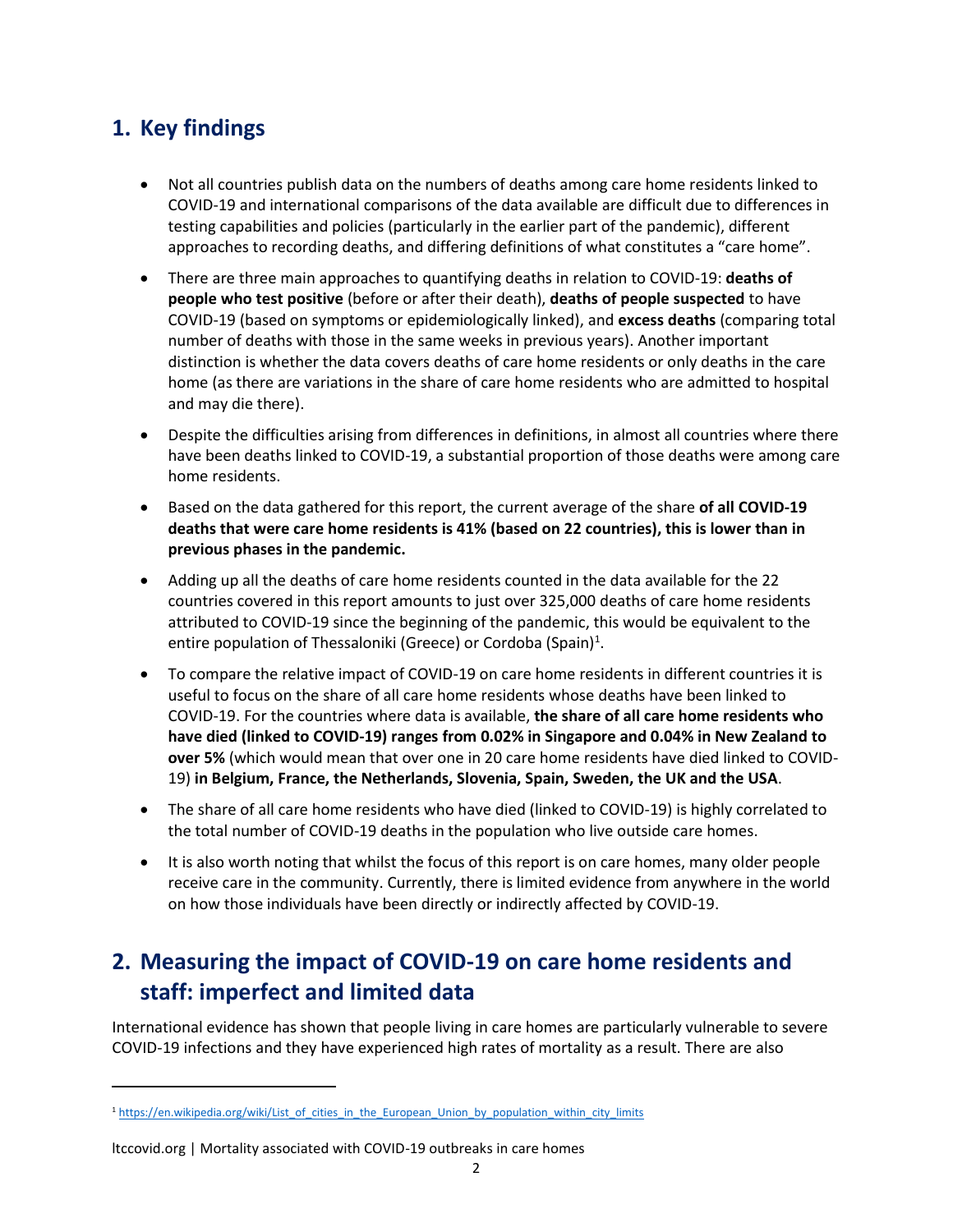numerous examples from those countries of care homes becoming unviable, as not enough staff are available due to sickness and self-isolation measures.

This document uses "care homes" for all non-acute residential and nursing facilities that house people with some form of long-term care needs. It is important to note that what is considered a care home is different in most countries and as a result, this means that the data summarised in this report is not strictly comparable. We have sought to use a consistent definition within each country for both the number of deaths in care homes, and the total population living in care homes.

Another difficulty in comparing data on deaths is that, in some countries, the data only record the place of death, while others also report deaths in hospital of care home residents. We have tried to clarify this where possible. There may also be differences in the extent to which care home residents are transferred to hospital or not.

The authors of this report are fully aware of the limitations of existing data and do not consider that the data presented here are directly comparable, however, the differences on the impact of COVID-19 related mortality in care homes between countries are large, suggesting very different international experiences.

Measuring the COVID-19 impacts among people living in care homes is important. In the earlier part of the pandemic, lack of public awareness of the levels of infections and deaths of care residents and staff may have meant that the settings (other than hospitals) that were experiencing the biggest challenges in relation to COVID-19 were not able to access scarce resources (including testing, personal protection equipment, medical personnel and medicines).

This document, which will continue to be updated and improved as new information and data become available, summarises information from three types of sources: epidemiological studies, official estimates and news reports and relies on national experts for confirmation of sources and definitions. The countries that are included are those for which the authors had information, mostly with thanks to the authors of the LTCcovid.org country reports on the COVID-19 long-term care situation, or where information was accessible through official websites. The authors are grateful for information that enables the addition of more countries and that helps interpret the data.

The European Centre for Disease Prevention and Control (ECDC) gathers epidemiological data on COVID-19 in long-term care facilities for European Union and European Economic Area countries; and also provides guidance and shares resources from official bodies through their website<sup>2,3</sup>.

# **3. Methods to estimate deaths linked to COVID-19**

There are three main approaches to recording deaths linked to COVID-19. It is important to understand the differences in the data that is obtained through these different approaches, and to consider the role of each of these approaches in terms of generating the information that is needed to develop strategies to reduce the impact of COVID-19.

<sup>&</sup>lt;sup>2</sup> [Risk factors and risk groups \(europa.eu\)](https://www.ecdc.europa.eu/en/covid-19/latest-evidence/epidemiology) and [https://www.ecdc.europa.eu/sites/default/files/documents/Increase-fatal-cases-of-COVID-19](https://www.ecdc.europa.eu/sites/default/files/documents/Increase-fatal-cases-of-COVID-19-among-long-term-care-facility-residents.pdf) [among-long-term-care-facility-residents.pdf](https://www.ecdc.europa.eu/sites/default/files/documents/Increase-fatal-cases-of-COVID-19-among-long-term-care-facility-residents.pdf)

<sup>&</sup>lt;sup>3</sup> [Surveillance of COVID-19 at long-term care facilities in the EU/EEA \(europa.eu\)](https://www.ecdc.europa.eu/en/publications-data/surveillance-COVID-19-long-term-care-facilities-EU-EEA)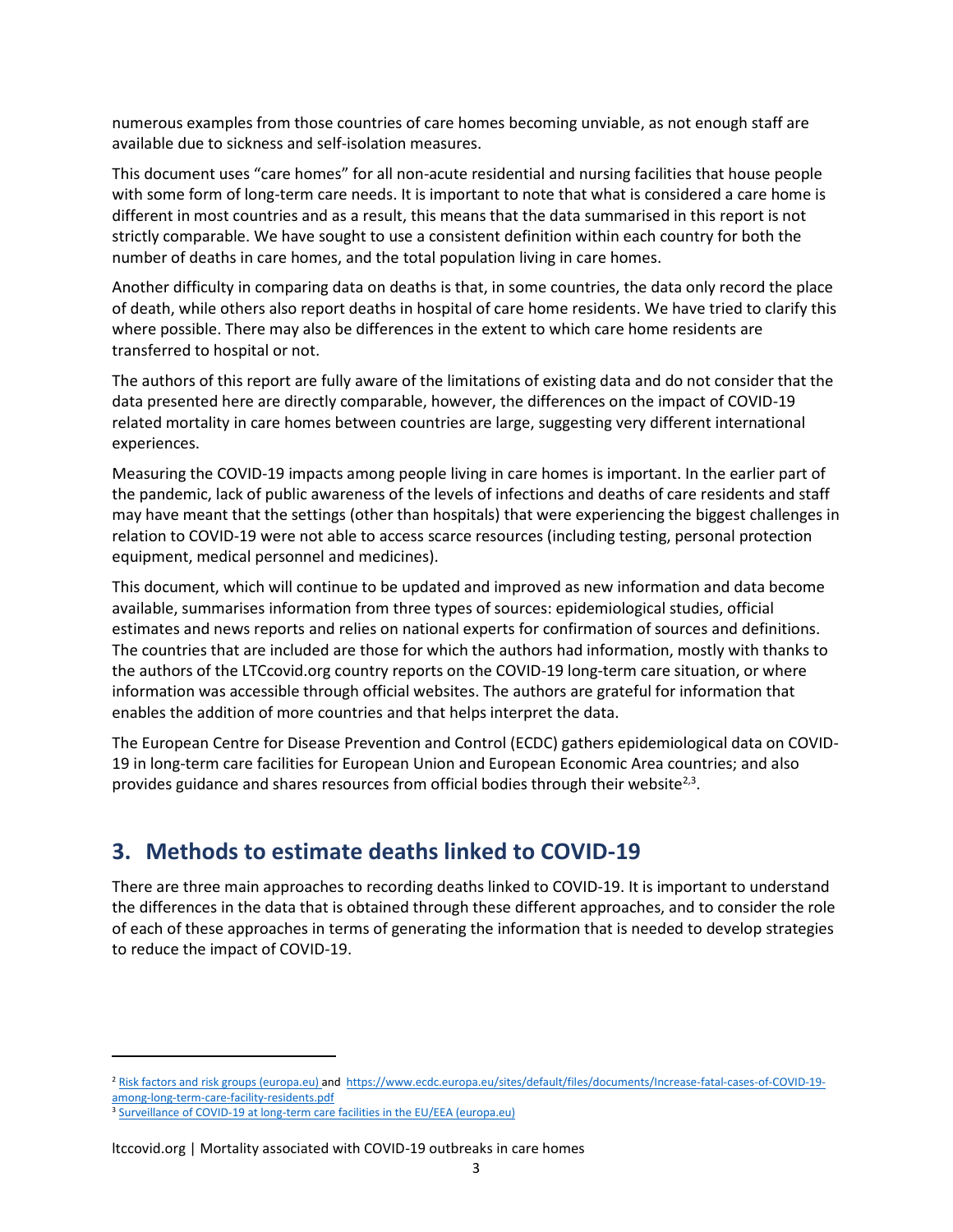### **3.1. Numbers of deaths of people who have tested positive for COVID-19**

If it were possible to test everyone suspected of having COVID-19, either while still alive or postmortem, this method would offer the most accurate count of the numbers of people who have died while being infected with COVID-19. These data are very important to learn more about the epidemiology of the disease and how it affects people with different characteristics and underlying health conditions in terms of case fatality, long–term sequelae, etc.

Under this definition, the new International Classification of Diseases, Tenth Revision (ICD-10) emergency code U07.1 is used in mortality coding. Specifically, this code is used when COVID-19 has been confirmed by laboratory testing, irrespective of severity of clinical signs or symptoms<sup>4</sup>.

This approach has several limitations in terms of offering an estimate of the impact of the disease in the population or among a certain population group. The first limitation is that very few countries have the capacity to test all people with symptoms<sup>5</sup>. The second is that, particularly among care home residents who have underlying health conditions, the infection may present with atypical symptoms (such as delirium) that may be attributed to other potential conditions (for example urinary tract infections) and, as a result, it is possible that some people may not be tested because their symptoms are not identified as potential COVID-19. It is also important to note that in many countries, at least initially, care homes were not prioritised for testing, which means that relying on the numbers of people who died with a positive test for COVID-19 would leave out most of the deaths that happened in care homes. Another limitation of this approach is that it does not include deaths that are indirectly linked to COVID-19, for example, due to people not using health care services for other conditions, or due to difficulties linked to social isolation measures.

### **3.2. Number of deaths of people suspected of having COVID-19**

Another approach to measure deaths linked to COVID-19 is to count suspected cases, to reflect that, particularly at the beginning of the first waves, in many countries there was very limited testing capacity in care homes. This approach has the advantage of providing timely information that is not subject to biases introduced by testing priorities. In terms of estimating the number of deaths in care homes, particularly where initial testing priorities were entirely focused on hospital, a system that records suspected cases can provide important timely information on the potential scale of deaths linked to COVID-19 in care homes and private households. Such information can be used to support decisions, for example, to increase testing in care homes or of staff that provide care in private homes, as we have observed in Ontario, Canada. However, this approach has the risk of miss-attribution of deaths and could lead to an overestimation of fatalities attributable to COVID-19. Not surprisingly, countries that have taken this approach report higher proportions of deaths due to COVID-19 than countries that report deaths among confirmed cases only (see figure 1 in this report).

Under this definition, ICD-10 emergency code U07.2 is used in mortality coding. Specifically, this code should be used when COVID-19 is diagnosed clinically or epidemiologically but laboratory testing is inconclusive or not available<sup>6</sup>.

<sup>4</sup> <https://icd.who.int/browse10/2019/en#/U07.1>

<sup>5</sup> [https://read.oecd-ilibrary.org/view/?ref=129\\_129658-l62d7lr66u&title=Testing-for-COVID-19-A-way-to-lift-confinement](https://read.oecd-ilibrary.org/view/?ref=129_129658-l62d7lr66u&title=Testing-for-COVID-19-A-way-to-lift-confinement-restrictions)[restrictions](https://read.oecd-ilibrary.org/view/?ref=129_129658-l62d7lr66u&title=Testing-for-COVID-19-A-way-to-lift-confinement-restrictions)

<sup>6</sup> <https://icd.who.int/browse10/2019/en#/U07.1>

ltccovid.org | Mortality associated with COVID-19 outbreaks in care homes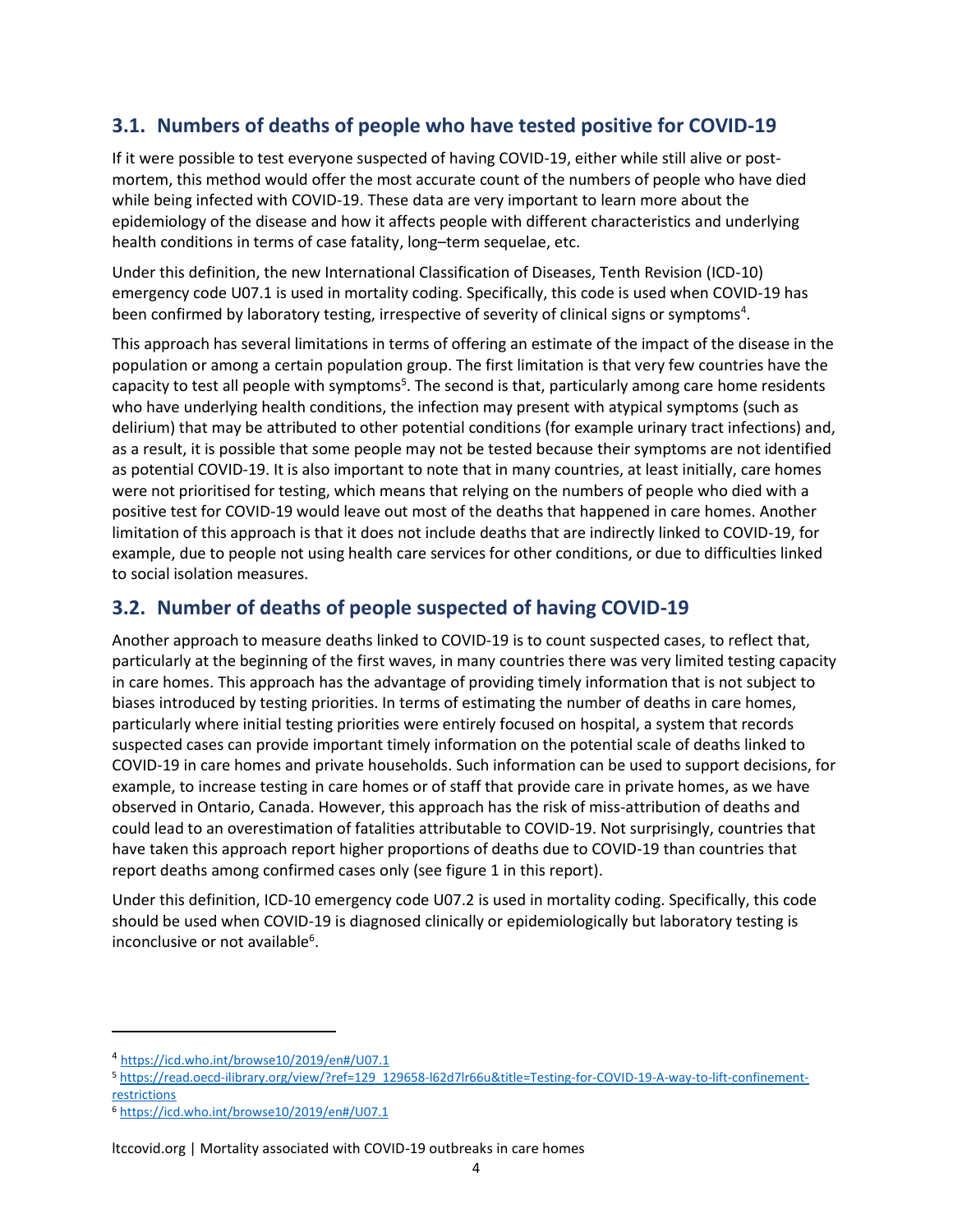### **3.3. Number of excess deaths during the COVID-19 pandemic compared to previous years**

Comparing the deaths during the COVID-19 pandemic to deaths that have happened in previous years in the same weeks or months ("excess mortality") is the most accurate way to estimate the mortality impact of COVID-19. This approach has the advantage of including deaths that are indirectly linked to COVID-19. These data on mortality will typically be collected by national statistical offices through the registration of deaths. It is important to note that in most countries there is a lag between the date in which a death occurs, and the date in which it is registered, and that disaggregation by place of death (for example between hospital, care homes and private homes) is not always made available in a timely manner. Excess deaths should also take into account year-on-year variability in weekly death rates, which can be affected by, among other things, seasonal flu outbreaks. Ideally, comparisons should show the range of deaths on each week over a historical time period – such as the previous five years.

# **4. International data on mortality associated with COVID-19 among care home residents**

This section describes the data available in as many countries as the authors have been able to find, in many cases with thanks to national experts, including those who have contributed to LTCcovid.org country reports.

It is very important to note that the data reported here are not directly comparable. Data from official sources have been used where possible, and, when not available, information from official announcements collected in reliable news sources have been collected. We have tried to be as explicit as possible about the approaches to data collection in each of the countries and about potential caveats. All data sources are acknowledged in the footnotes, with links where possible to facilitate checking and updating.

### **Australia**

The Department of Health of the Australian Government first published deaths linked to COVID-19 in care homes on the 15<sup>th</sup> of April 2020, as well as deaths among users of home care services. By 22<sup>nd</sup> January 2021 there have been 2,051 confirmed cases of COVID-19 infections among governmentsubsidized residents in aged care facilities, 97% of which were in the state of Victoria. There have also been 685 deaths among residents (95% of those in Victoria). Among people who use governmentsubsidized home care, there had been 81 cases of infections and 8 deaths<sup>7</sup>. A weekly report (data from 14<sup>th</sup> January) also includes data on the number of outbreaks and staff infected in care homes. There have been no active cases of COVID-19 among people living in care homes since 28th October 2020. There had been 2,238 staff with COVID-19 infections.

In total, by the  $22<sup>nd</sup>$  January 2021, there had been 28,755 cases and 909 deaths, suggesting that 75% of all COVID-19 deaths so far in Australia have been among care home residents. These figures are based on people who have tested positive for COVID-19 and are for the place of residence, not place of death (may include residents who died in hospital).

<sup>7</sup> [https://www.health.gov.au/news/health-alerts/novel-coronavirus-2019-ncov-health-alert/coronavirus-covid-19-current](https://www.health.gov.au/news/health-alerts/novel-coronavirus-2019-ncov-health-alert/coronavirus-covid-19-current-situation-and-case-numbers#cases-in-aged-care-services)[situation-and-case-numbers#cases-in-aged-care-services](https://www.health.gov.au/news/health-alerts/novel-coronavirus-2019-ncov-health-alert/coronavirus-covid-19-current-situation-and-case-numbers#cases-in-aged-care-services)

ltccovid.org | Mortality associated with COVID-19 outbreaks in care homes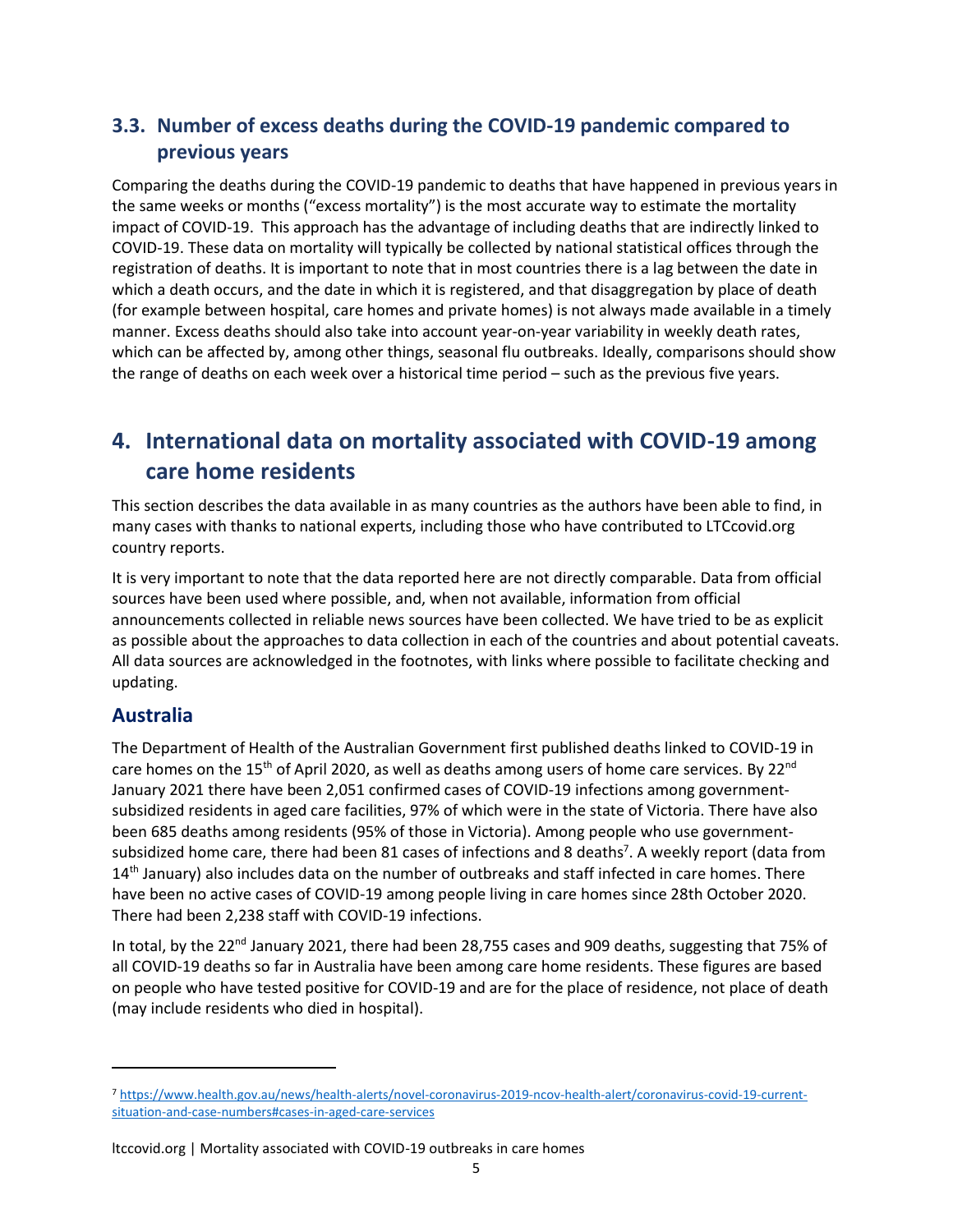In 2020 there were approximately 208,500 people living in aged care residential accommodation in Australia<sup>8</sup>, so the numbers of deaths so far would amount to 0.33%.

### **Austria**

During the earlier part of the pandemic Austria was among those countries that had reported less infections per 100,000 inhabitants, and less deaths in care homes. During the second wave of the COVID-19 pandemic Austria experienced very high rates of infections and this was also reflected in a steep rise of infections and deaths due to COVID-19 in care homes<sup>9</sup>. By January 2021, infection growth rates are decreasing again, as is the number of SARS-CoV-2 cases in care homes. With infection rates and case fatality rates increasing, Austria extended systematic screening and monitoring in care homes. Staff and care home residents are being tested on a regular basis. Significant differences remain between regions due to different policies by regional governments that are responsible for care homes.

Data from the 24th January 2021 shows that, up to that date, 18,080 residents in care homes (including all ages) tested positive for COVID-19 and of these, 3,243 had died with COVID-19. Compared to the 7,328 total deaths linked to COVID-19 in Austria on the same date, deaths of care home residents would represent 44% of all deaths (data from the Austrian epidemiological alert system and based on care home data reported by the Länder). There have been 10,180 cases among staff in care homes, of which one was fatal.

While, after the first wave, only 0.4% of care home residents had died according to data from  $17<sup>th</sup>$ September 2020, by January 2021 this number has risen to 4.7%, using 69,730 residents in care homes in Austria as the denominator for the total number of care home residents $^{10}$ .

### **Belgium**

Belgium first reported official estimates of the number of deaths in care homes on the 11<sup>th</sup> April 2020. The data is collected by Sciensano, a public research institution, which publishes very detailed epidemiological daily reports on COVID-19<sup>11</sup>. They include data on the number of deaths in care homes ("maisons de repos"). As of the  $15<sup>th</sup>$  April, reports have also included the number of tests done within care homes. For deaths outside hospital, Belgium reports both "confirmed" cases (through a test or, since the  $1<sup>st</sup>$  April, a chest scan), and "suspected" cases where the patient had not been tested but a doctor confirmed that their symptoms were consistent with COVID-19.

On 19th January 2021, there had been 20,457 deaths linked to COVID-19 in Belgium, of these, 11,722 people lived in care homes (57%). This number also includes suspected cases, particularly during the earlier part of the pandemic. Of the 11,343 deaths of care home residents, 8,852 happened in care homes (76%) and the rest (2,850) in hospital. Belgium has an estimated 125,000 people aged 65 and over living in care homes<sup>12</sup>, the number of care home residents whose deaths are linked to COVID-19 so far would represent 9.38% of all care home residents.

<sup>8</sup> <https://www.aihw.gov.au/reports/australias-welfare/aged-care> (calculated as number of residents minus those using temporary respite care) **<sup>9</sup>** Leichsenring, K., Schmidt, A.E. & Staflinger, H. (2020) The second wave has hit Austria harder – also in care homes, LTCCovid Blog, available at <https://ltccovid.org/2020/11/27/the-second-wave-has-hit-austria-harder-also-in-care-homes/> (27<sup>th</sup> November 2020).

<sup>10</sup> BM Arbeit, Soziales, Gesundheit und Konsumentenschutz (BMASGK) (2019), *Österreichischer Pflegevorsorgebericht* (Austrian Report on Longterm Care 2018), Vienna, BMASGK.<sup>10</sup>

<sup>11</sup> [https://covid-](https://covid-19.sciensano.be/sites/default/files/Covid19/Derni%C3%A8re%20mise%20%C3%A0%20jour%20de%20la%20situation%20%C3%A9pid%C3%A9miologique.pdf)

[<sup>19.</sup>sciensano.be/sites/default/files/Covid19/Derni%C3%A8re%20mise%20%C3%A0%20jour%20de%20la%20situation%20%C3%A9pid%C3%A9m](https://covid-19.sciensano.be/sites/default/files/Covid19/Derni%C3%A8re%20mise%20%C3%A0%20jour%20de%20la%20situation%20%C3%A9pid%C3%A9miologique.pdf) [iologique.pdf](https://covid-19.sciensano.be/sites/default/files/Covid19/Derni%C3%A8re%20mise%20%C3%A0%20jour%20de%20la%20situation%20%C3%A9pid%C3%A9miologique.pdf)

<sup>12</sup> <https://kce.fgov.be/fr/les-maisons-de-repos-ne-se-pr%C3%A9parent-pas-un-avenir-de-tout-repos>

ltccovid.org | Mortality associated with COVID-19 outbreaks in care homes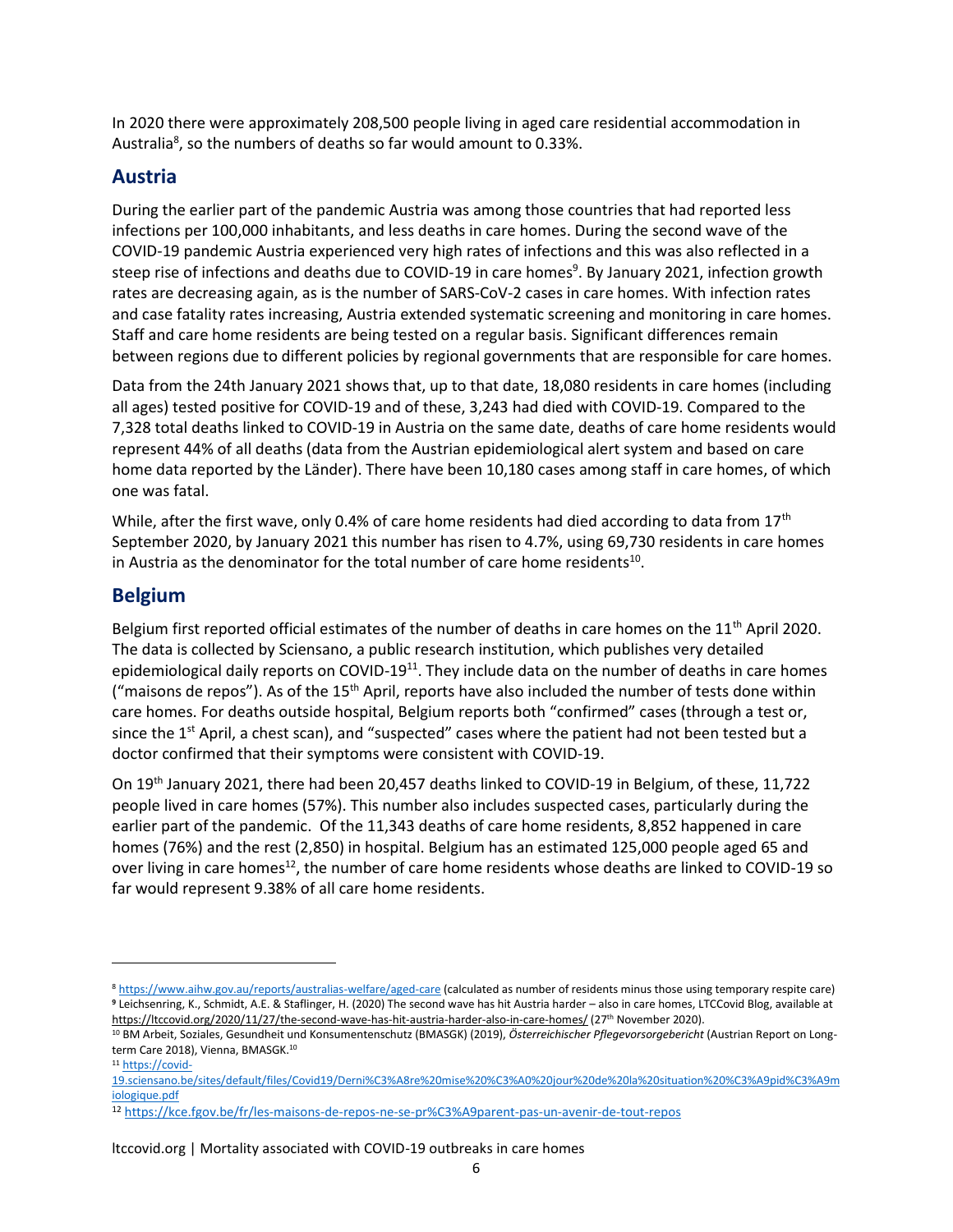### **Brazil**

There are no official data on the number of cases and mortality related to COVID-19 in Brazilian care homes, nor on the profile of the residents who have died. A report published in September 2020 found that, based on data collated informally by the researchers, there have been over 4,015 confirmed cases and 937 deaths in Brazilian care homes, which represents a case fatality rate of 23.33%. Nearly 65% of care home managers reported to be currently experiencing financial difficulties<sup>13</sup>.

### **Canada**

On March 5, the first outbreak in a Canadian long-term care home was reported in the province of British Columbia (BC), where a staff member at the Lynn Valley Care Centre in Vancouver had tested positive for COVID-19<sup>14</sup>. On March 8, a resident at the home became the first Canadian to die from COVID-19. Since early March, BC's Provincial Health Officer has provided regular updates to the public on the number of cases and deaths in care homes through press conferences. Similarly, many other provincial medical officers of health and premiers have provided frequent updates on the spread of COVID-19 in Canadian care homes. Some jurisdictions have been publishing updates on care homes systematically as part of the provinces' epidemiological reports since late-March, such as the ones produced by the BC Centre for Disease Control<sup>15</sup> starting on March 23 and Public Health Ontario on March 31<sup>16</sup>. As of October 1, 8 of 13 Canadian provinces and territories still have had either no or very few cases in care homes $^{17}$ .

According to the 2016 Census, 425,755 Canadians live in long-term care or retirement homes as well as assisted living facilities. According to the Public Health Agency of Canada,<sup>18</sup> 11,114 out of 18,974 (59%) COVID-19 deaths in Canada were reported from these settings as of the  $23<sup>rd</sup>$  January.

Due to variation in reporting across the provinces, we are unable to determine whether the location of death was in a care home at this time. It is important to note that, in Canada, many official sources have been reporting total counts of deaths in care homes, whether or not COVID-19 was determined to be a contributing or underlying cause of death. This may have inflated the estimates of the proportion of deaths due to COVID-19. Unfortunately, given the low rates of testing early on in the pandemic, some residents who died remain suspected rather than confirmed cases without post-mortem testing. Comparing the deaths during the COVID-19 pandemic to deaths during the same period in previous years (e.g., in the same weeks or months to determine the excess mortality) may be the best way to estimate the true mortality impact of COVID-19.

### **Denmark<sup>19</sup>**

By the 19<sup>th</sup> January 2021 there had been confirmed COVID-19 infections in 40% of Danish nursing homes (380 out of 937). 3,232 residents in nursing homes in Denmark had tested positive for COVID-19 and 719

<sup>&</sup>lt;sup>13</sup> Wachholz PA, Ferri CP, Mateus E, Da Mata F, Villas-Boas P, Watanabe HAW, Oliveira D. The COVID-19 situation in Brazilian care homes and actions taken to mitigate infection and reduce mortality. LTCcovid.org, International Long-Term Care Policy Network, CPEC-LSE, September 2020[. https://ltccovid.org/2020/09/14/updated-report-covid-19-situation-in-brazilian-care-homes-and-actions-taken-to-mitigate-infection-and](https://ltccovid.org/2020/09/14/updated-report-covid-19-situation-in-brazilian-care-homes-and-actions-taken-to-mitigate-infection-and-reduce-mortality/)[reduce-mortality/](https://ltccovid.org/2020/09/14/updated-report-covid-19-situation-in-brazilian-care-homes-and-actions-taken-to-mitigate-infection-and-reduce-mortality/)

<sup>14</sup> <https://www.theglobeandmail.com/canada/article-how-the-coronavirus-took-north-vancouvers-lynn-valley-care-centre/>

<sup>15</sup> <http://www.bccdc.ca/health-info/diseases-conditions/covid-19/data>

<sup>16</sup> <https://www.ontario.ca/page/how-ontario-is-responding-covid-19#section-0>

<sup>17</sup> <https://ltccovid.org/wp-content/uploads/2020/04/LTC-COVID19-situation-in-Canada-22-April-2020-1.pdf>

<sup>18</sup> [https://www.canada.ca/content/dam/phac-aspc/documents/services/diseases/2019-novel-coronavirus-infection/surv-covid19-weekly-epi](https://www.canada.ca/content/dam/phac-aspc/documents/services/diseases/2019-novel-coronavirus-infection/surv-covid19-weekly-epi-update-20210129-eng.pdf)[update-20210129-eng.pdf](https://www.canada.ca/content/dam/phac-aspc/documents/services/diseases/2019-novel-coronavirus-infection/surv-covid19-weekly-epi-update-20210129-eng.pdf)

<sup>19</sup> With thanks to Tine Rostgaard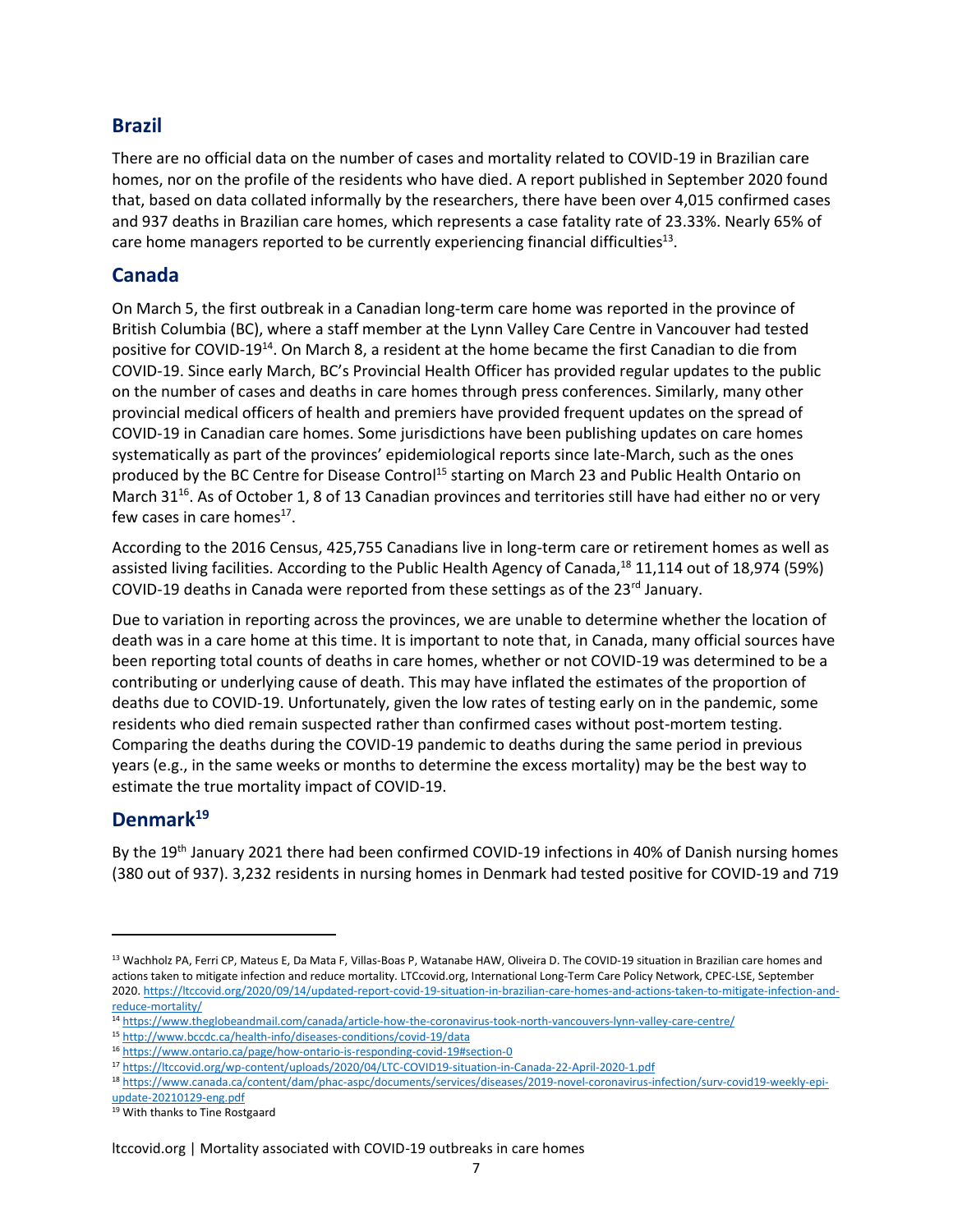of these had died<sup>20</sup>. In the total population, 1,837 COVID-19 related deaths were confirmed, the share of confirmed deaths among nursing home residents was 39%.

There were just over 40,000 nursing home residents in Denmark, this suggests that 1.79% of nursing home residents would have died from confirmed COVID-19.

On the 8<sup>th</sup> January 2021 Denmark reported that all care home residents who wished to had received the  $1<sup>st</sup>$  dose of the COVID-19 vaccine<sup>21</sup>.

### **Finland<sup>22</sup>**

As of 22<sup>nd</sup> January 2021, 41,915 people had tested positive for COVID-19 in Finland and 644 people died. Of those, 33% (213) died in social care 24-hour units<sup>23</sup>. In 2018 there were 50,298 residents in 24-hour units<sup>24</sup>, the share of COVID-19-related deaths in these units represents 0.42% of residents.

### **France**

France first published official death estimates for people in care homes on the  $31<sup>st</sup>$  of March. Deaths linked to COVID-19 among care home residents had been stable from the end of July until the week ending 20<sup>th</sup> September, when they started to increase again.

The most recent numbers published by the Ministry of Health on the  $21<sup>st</sup>$  January reported a total of 71,342 deaths as a result of COVID-19, of which 30,395 (43%) were residents in care homes<sup>25</sup>. Of these, 21,646 (71%) died in the care homes and, particularly in the earlier part of the pandemic, were mostly "probable cases" (people who were not tested but a doctor confirmed that the symptoms were associated with COVID-19). The remaining 8,749 died in hospital and were confirmed through testing<sup>26</sup>.

Until the 21<sup>st</sup> January there have been 162,430 confirmed infections among care home residents, and 83,930 among care home staff. Deaths among care home staff are not reported in this bulletin. There are an estimated 605,061 care home beds in France<sup>27</sup>, thus the number of deaths of care home residents linked to COVID-19 would represent 5.02% of all the available beds.

### **Germany**<sup>28</sup>

Germany's Robert Koch-Institute (RKI) published the first official number of infections and deaths in different care settings on 22 April. People in care and nursing homes are covered under §36 of the Protection Against Infection Law (IfSG). §36 also includes people living in facilities for people with disabilities or other care needs, homeless shelters, community facilities for asylum-seekers, repatriates and refugees as well as mass accommodation and prisons.

Since the 22nd April, the RKI has provided daily updates. In Germany, medical doctors and other health and care professionals must inform the local health authorities about each suspected case of COVID-19. The health authorities transmit the information within one working day to the relevant highest health

<sup>&</sup>lt;sup>20</sup> https://covid19.ssi.dk/overvagningsdata/ugentlige-opgorelser-med-overvaagningsdata

<sup>21</sup> <https://www.sst.dk/da/Udgivelser/2021/Vaccinationskalender>

<sup>22</sup> [https://ltccovid.org/2020/06/14/new-report-covid-19-and-clients-of-long-term-care-in-finland-impact-and-measures-to-control-the-virus/,](https://ltccovid.org/2020/06/14/new-report-covid-19-and-clients-of-long-term-care-in-finland-impact-and-measures-to-control-the-virus/)  with thanks to Leena Forma, Julta Pulkki and Mari Aaltonen

<sup>23</sup> [https://thl.fi/en/web/infectious-diseases-and-vaccinations/what-s-new/coronavirus-covid-19-latest-updates/situation-update-on](https://thl.fi/en/web/infectious-diseases-and-vaccinations/what-s-new/coronavirus-covid-19-latest-updates/situation-update-on-coronavirus)[coronavirus](https://thl.fi/en/web/infectious-diseases-and-vaccinations/what-s-new/coronavirus-covid-19-latest-updates/situation-update-on-coronavirus)

<sup>24</sup> <https://thl.fi/fi/tilastot-ja-data/tilastot-aiheittain/ikaantyneet/sosiaalihuollon-laitos-ja-asumispalvelut>

<sup>25</sup> établissements sociaux et médico-sociaux (ESMS)

<sup>26</sup> https://www.santepubliquefrance.fr/maladies-et-traumatismes/maladies-et-infections-respiratoires/infection-a-

coronavirus/documents/bulletin-national/covid-19-point-epidemiologique-du-21-janvier-2021

<sup>27</sup> <https://www.insee.fr/fr/statistiques/3676717?sommaire=3696937>

<sup>28</sup> With thanks to Klara Lorenz-Dant

ltccovid.org | Mortality associated with COVID-19 outbreaks in care homes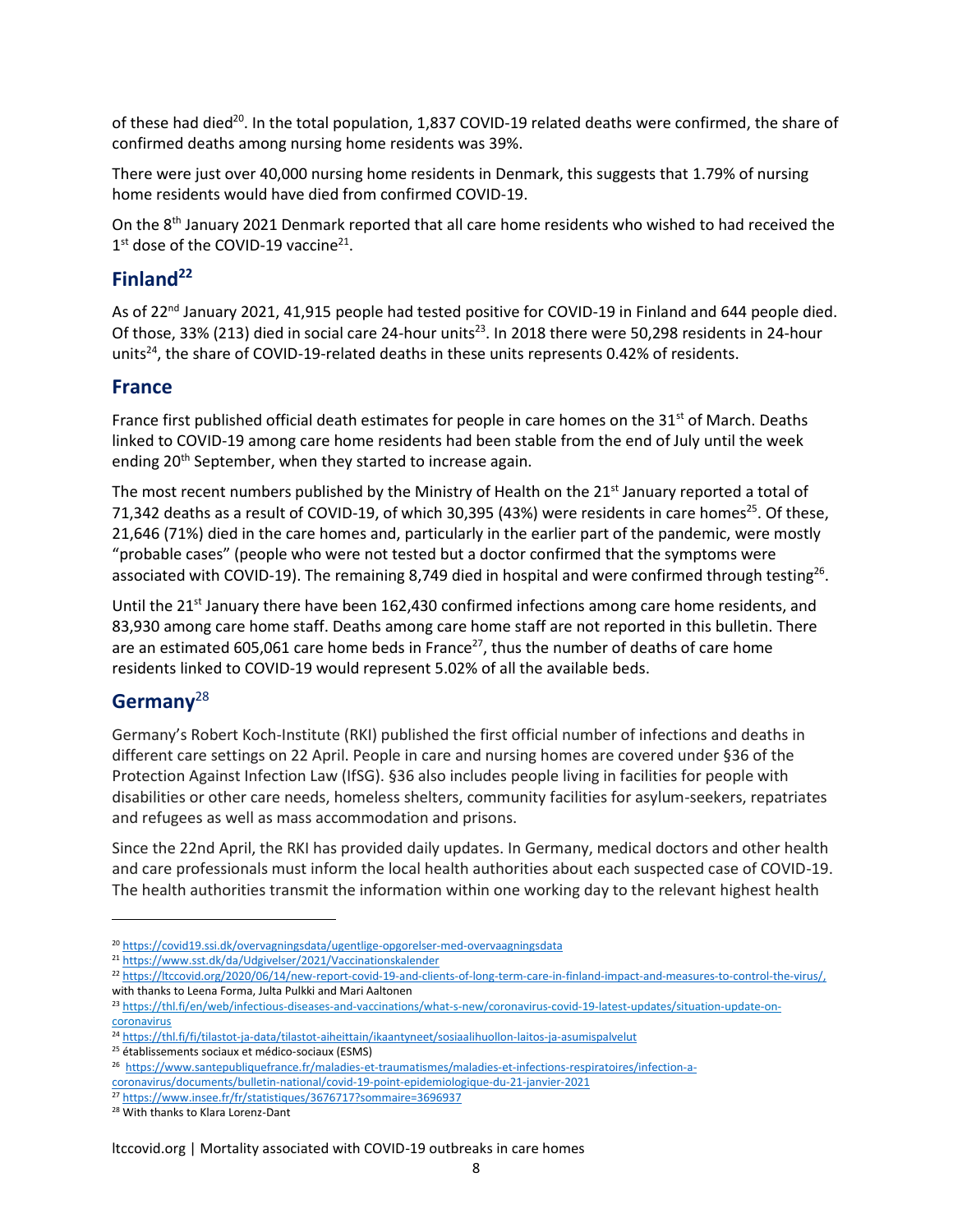authority within their federal state. They then provide the Robert Koch-Institute with the relevant data. There can be a delay in reporting, which is why the data presented here may not entirely represent the number of cases of COVID-19 and COVID-19 related deaths for the specific dates. Data that is being transmitted later is being added to the relevant dates as it comes in and feeds into the total case count. Data recorded here includes only confirmed cases following a laboratory diagnosis independent of clinical assessment. In addition, the Robert Koch-Institute advises that information on care setting is missing in 37% of transmitted cases, which means that the number of people affected in specific care settings, represents the minimum number of cases. A report by Rothgang and colleagues<sup>29</sup> estimated that, based on a survey of care homes, the share of all care home residents' deaths attributed to COVID-19 by May 2020 was 49% of all COVID-19 deaths, which is higher than the rate that would result from the RKI data at the time (36%).

Based on the RKI data, on  $22^{nd}$  January 2021, 90,625 people living in communal settings and 44,209 people working in these settings (as defined by §36 IfSG) had been infected with COVID-19. Out of these, 14,066 residents as well as 119 staff have died. The total deaths in Germany on the same date were 40,686, so deaths in communal settings represent 28% of all deaths<sup>30</sup>. So far, we have not found data on the suspected numbers of deaths or excess mortality in care homes.

It is important to emphasize that these data from Germany includes communal settings such as homeless shelters, accommodation for refugees and prisons, which may house a younger population, so it is not directly comparable with the data on care homes presented for the other countries in this report. However, these data suggest that in Germany care residents represent a smaller share of all deaths compared to other countries with similar number of deaths in total. The total number of people living in care and nursing homes in Germany in 2017 was  $818,000^{31}$ , assuming that there were a similar number in 2020 and that all the deaths in communal establishment had been care home residents, 1.72% of all care home residents would have died due to COVID-19 so far.

### **Hong Kong SAR China<sup>32</sup>**

According to the daily update of the Government as of 25<sup>th</sup> January 2021, there have been 10,086 confirmed cases of COVID-19. Among them, 169 people have passed away<sup>33</sup>. There have been 20 care homes in outbreaks, resulting in 124 residents and 29 staff members testing positive. 32 residents have died (19% of all deaths in Hong Kong)<sup>34</sup>. It is estimated that there are 73,231 care home residents in Hong Kong<sup>35</sup>, the share of deaths among residents would be 0.04%.

<sup>29</sup> Rothgang H, Wolf-Ostermann K, Domhoff D, Friedrich AC, Heinze F, Preuss B, Schmidt A, Seibert K and Stolle C (2020) Care homes and COVID-19: results of an online survey in Germany. LTCcovid, International Long-Term Care Policy Network, CPEC-LSE, 7 July 2020. <https://ltccovid.org/wp-content/uploads/2020/07/Care-homes-and-Covid19-survey-of-care-homes-in-Germany-16-July-2020.pdf>

<sup>30</sup> https://www.rki.de/DE/Content/InfAZ/N/Neuartiges\_Coronavirus/Situationsberichte/Jan\_2021/2021-01-22-de.pdf?\_\_blob=publicationFile <sup>31</sup> [https://de.statista.com/statistik/daten/studie/36438/umfrage/anzahl-der-zu-hause-sowie-in-heimen-versorgten-pflegebeduerftigen-seit-](https://de.statista.com/statistik/daten/studie/36438/umfrage/anzahl-der-zu-hause-sowie-in-heimen-versorgten-pflegebeduerftigen-seit-1999/)[1999/](https://de.statista.com/statistik/daten/studie/36438/umfrage/anzahl-der-zu-hause-sowie-in-heimen-versorgten-pflegebeduerftigen-seit-1999/)

 $\overline{\frac{32}{}}$  With thanks to Kayla Wong

<sup>33</sup> <https://chp-dashboard.geodata.gov.hk/covid-19/en.html>

<sup>34</sup> Fernando Chiu Hung Cheung Legislative Councilor's Office (26 Nov.2020). 安老院疫情資訊. Retrieved from

[https://m.facebook.com/fernandochiuhungcheung/photos/a.10150240176145721/10164335519515721/?type=3&source=54&ref=page\\_inter](https://m.facebook.com/fernandochiuhungcheung/photos/a.10150240176145721/10164335519515721/?type=3&source=54&ref=page_internal) [nal](https://m.facebook.com/fernandochiuhungcheung/photos/a.10150240176145721/10164335519515721/?type=3&source=54&ref=page_internal) and Labour and Welfare Bureau (13 Dec 2020). 院舍之「須檢必檢」(二). Retrieved from

[https://www.lwb.gov.hk/tc/blog/post\\_13122020.html](https://www.lwb.gov.hk/tc/blog/post_13122020.html)

<sup>&</sup>lt;sup>35</sup> Based on data from:

[https://www.swd.gov.hk/storage/asset/section/632/en/15.Number\\_of\\_Homes\\_Providing\\_Residential\\_Care\\_Services\\_for\\_the\\_Elderly\\_\(By\\_dist](https://www.swd.gov.hk/storage/asset/section/632/en/15.Number_of_Homes_Providing_Residential_Care_Services_for_the_Elderly_(By_district)(30.6.20).pdf)\_ [rict\)\(30.6.20\).pdf.](https://www.swd.gov.hk/storage/asset/section/632/en/15.Number_of_Homes_Providing_Residential_Care_Services_for_the_Elderly_(By_district)(30.6.20).pdf)[, https://www.swd.gov.hk/storage/asset/section/632/en/3.Provision\\_of\\_RCHEs\\_\(Subsidised\\_versus\\_Non](https://www.swd.gov.hk/storage/asset/section/632/en/3.Provision_of_RCHEs_(Subsidised_versus_Non-subsidised_Places)(30.6.20).pdf)[subsidised\\_Places\)\(30.6.20\).pdf](https://www.swd.gov.hk/storage/asset/section/632/en/3.Provision_of_RCHEs_(Subsidised_versus_Non-subsidised_Places)(30.6.20).pdf) an[d https://www.statistics.gov.hk/pub/B72002FA2020XXXXB0100.pdf](https://www.statistics.gov.hk/pub/B72002FA2020XXXXB0100.pdf)

ltccovid.org | Mortality associated with COVID-19 outbreaks in care homes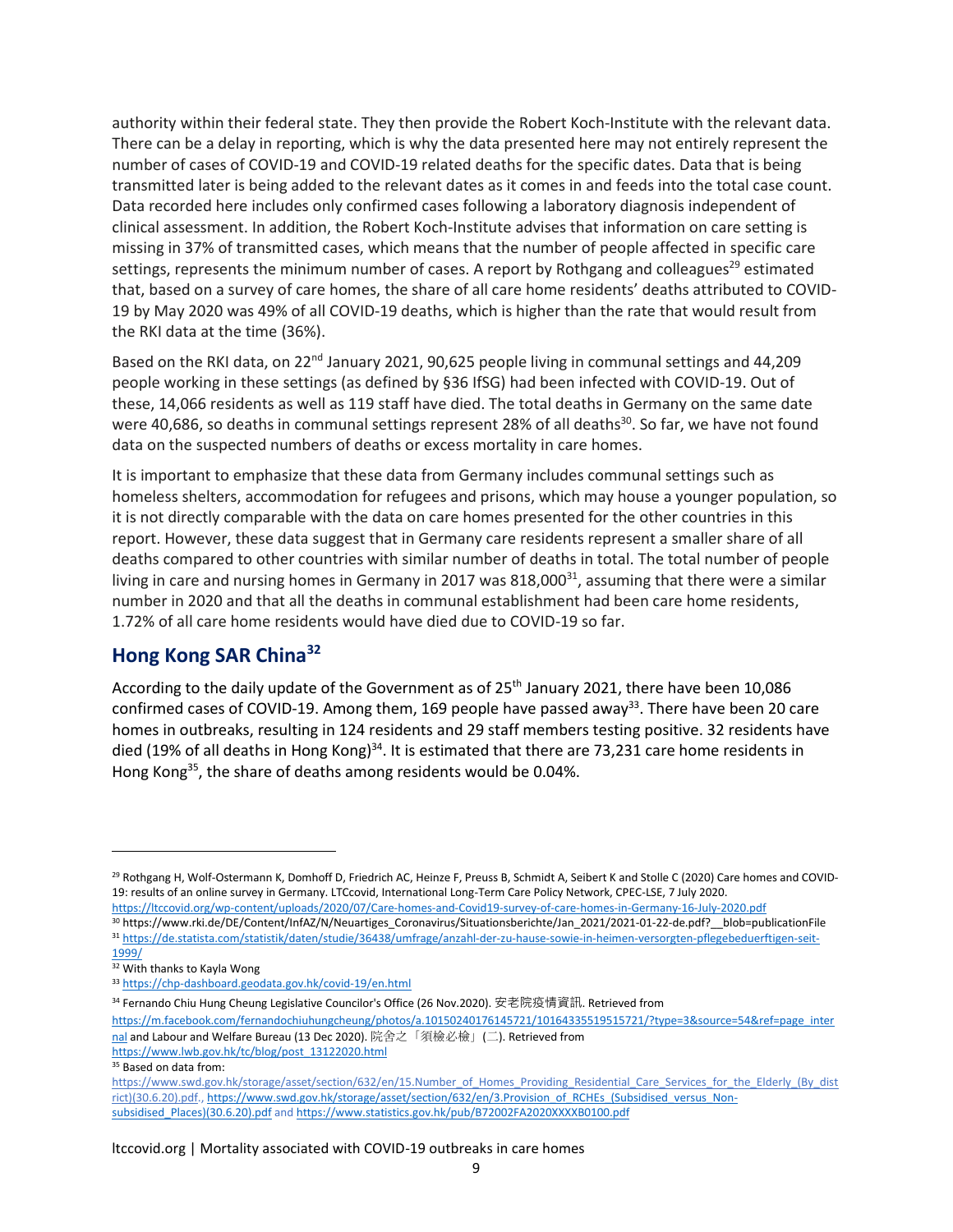### **Hungary**<sup>36</sup>

The last data publicly available is from the 27<sup>th</sup> August 2020 there had been 614 COVID-19 deaths in Hungary and, of these, 142 were in care homes (23%)<sup>37</sup>. COVID-19 deaths are defined as people who have tested positive and died. The current number of deaths (28<sup>th</sup> September) is 749, but no data on care home residents data has been published since the 27<sup>th</sup> August.

As less than 3% of the population aged 65 or more lives in care homes in Hungary, it is expected that the share of deaths in care homes in Hungary will be lower than in other countries. In 2018, the total number of residents of care homes was 55,170 of which 50,589 were aged 65 or more. No newer figures are available, assuming that the number of residents hasn't changed, the share of care home residents who died until the  $27<sup>th</sup>$  August would be 0.3%.

### **Ireland**<sup>38</sup>

Ireland has a centralised system to collect epidemiological information in relation to cases of COVID-19 infections<sup>39</sup>. All deaths, in all care settings and dwellings, related to COVID-19 that are notified to the Health Prevention Surveillance Centre (HPSC) are included in the official count of deaths. While the number of outbreaks in nursing home is published regularly, the number of notified deaths in care homes is only made publicly sporadically,

A report<sup>40</sup> by the Department of Health and the HPSC published in December 2020 estimates that, up to 13<sup>th</sup> December 2020, there had been 1,112 deaths linked to COVID-19 in nursing homes. On that date, there had been 2,110 deaths attributed to COVID-19 in Ireland. Overall, deaths of nursing home residents represent 51% of all deaths linked to COVID-19, but this figure has changed during the pandemic, suggesting lessons from the first wave may have improved the nursing homes' capacity to fight the pandemic. Based on the data on the same report, during what is considered to be the first wave in Ireland (up to early August 2020, the share was 54%, but in the 2<sup>nd</sup> (August to October 2020) it was 38% and between November and mid-December the share was 34%. There are an estimated 30,000 people living in nursing homes. Out of these, 4.75% of all nursing home care residents would have died as a result of COVID-19 up to mid-July.

### **Israel**<sup>41</sup>

The first COVID-19 patient in Israel was diagnosed on February 27th 2020 and, by the 8<sup>th</sup> of October, the number of confirmed cases has risen to 282,000, with 1,824 deaths<sup>42</sup>. Of the deaths, 704<sup>43</sup> were residents in long-term care facilities (39%). There were 45,000<sup>44</sup> people in long-term care facilities in Israel, comparing this to the numbers of residents who died would suggest a rate of 1.56%.

The first outbreak in Israeli long-term care facilities began in mid-March, sixteen days after the first patient was diagnosed in Israel. Only a month after the initial outbreak, and following massive public

<sup>40</sup> <https://www.gov.ie/pdf/?file=https://assets.gov.ie/118922/5384823a-76c9-4c95-9638-3b09853846c4.pdf#page=1>

<sup>36</sup> With thanks to Robert Gal

<sup>37</sup> <https://koronavirus.gov.hu/cikkek/idosotthonok-142-koronavirussal-fertozott-gondozott-hunyt-el-kozuluk-55-en-pesti-uton> <sup>38</sup> With thanks to Maria Pierce

<sup>39</sup> <https://ltccovid.org/wp-content/uploads/2020/04/Ireland-COVID-LTC-report-updated-28-April-2020.pdf>

<sup>41</sup> With thanks to Shuli Brammli and Sharona Zadok[, https://ltccovid.org/2020/10/14/update-on-covid-related-mortality-in-care-homes-in-](https://ltccovid.org/2020/10/14/update-on-covid-related-mortality-in-care-homes-in-israel-12th-october-2020/)

[israel-12th-october-2020/](https://ltccovid.org/2020/10/14/update-on-covid-related-mortality-in-care-homes-in-israel-12th-october-2020/)

<sup>42</sup> Daily report Corona spread – situation in Israel, MoH https://www.gov.il/he/departments/publications/reports/daily-report-20201008

<sup>43</sup> MoH internal report 12.10.2020

<sup>44</sup> Shnoor, Y., & Cohen, Y. (2020). Elderly in Israel Statistical Yearbook. Retrieved from <https://brookdale.jdc.org.il/publication/statistical-abstract-elderly-israel-2020/>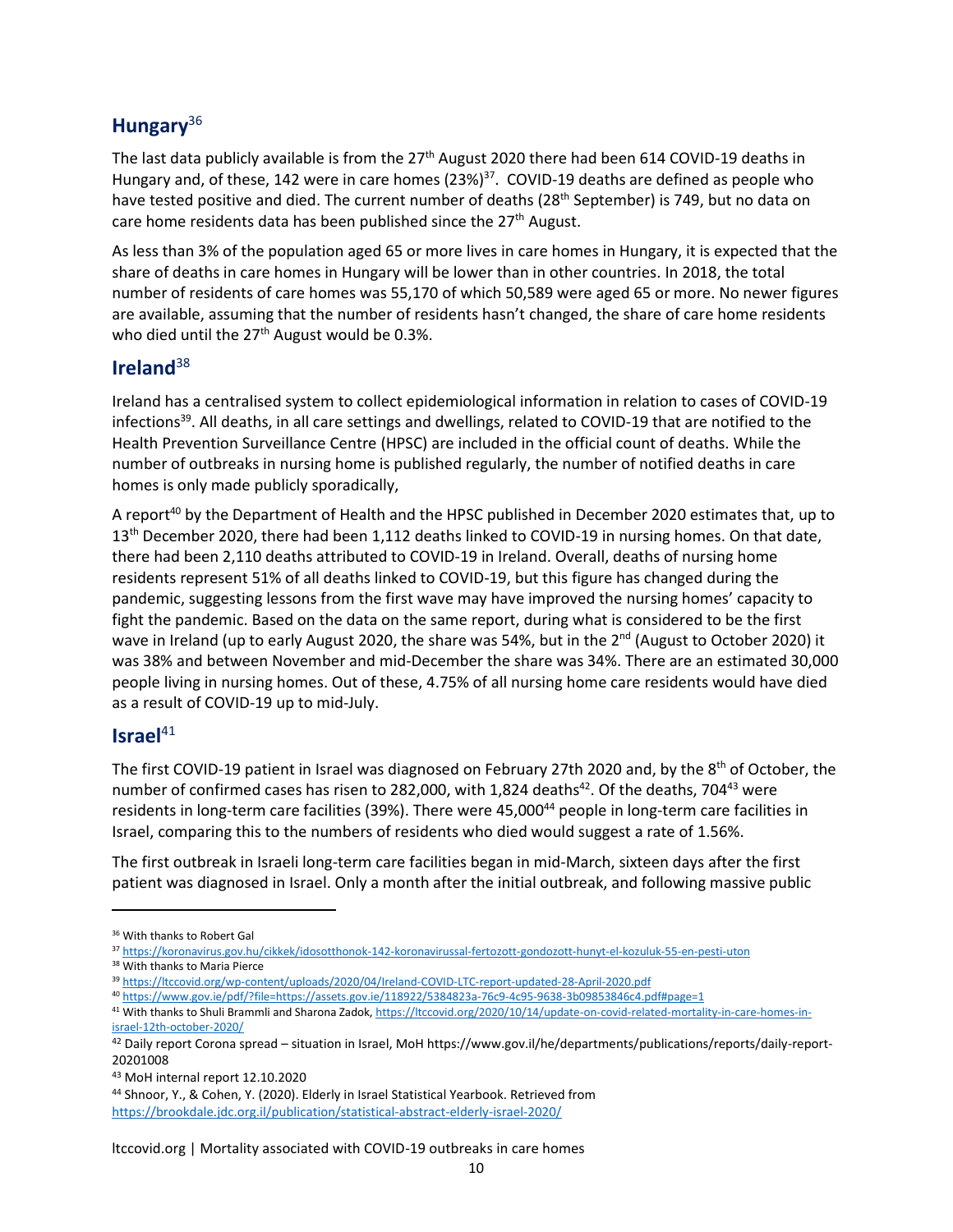criticism and a call for help from the managers of long-term care facilities, the Israeli government appointed a national-level team to manage the COVID-19 outbreaks long-term care facilities<sup>45</sup>.

### **Italy**

The only data available on the COVID-19 outbreak in nursing homes is from the results of the National Health Institute (Istituto Superiore di Sanità, ISS)'s survey, which was sent to 3,276 nursing homes out of the 4,629 operating on the national territory.

On June 17<sup>th</sup> ISS published the final results of the survey. Data are referred to the period between February  $1<sup>st</sup>$  and May 5<sup>h</sup>. As of May 5<sup>th</sup>, 1,356 nursing homes responded. The total mortality rate during that timeframe is 9.1% (considering all deaths). The Covid-19 related mortality rate (tests + suspected) is 3.1%<sup>46</sup>. No new data was available as of 23<sup>rd</sup> January 2021.

### **The Netherlands**

The National Institute for Public Health and the Environment (RIVM)<sup>47</sup> is one of the main providers of data on the COVID-19 pandemic in the Netherlands. At the beginning of the pandemic, however, RIVM struggled to provide data for the LTC sector. The first statistics on the effect of the pandemic in the LTC sector were provided instead by the Dutch Association of Geriatric Specialists (Verenso)<sup>48</sup>. This has changed and the availability of COVID-19 mortality and case statistics within the LTC sector has improved. There is, for example, a dashboard $49$  which presents the number of confirmed cases and deaths in the LTC sector, using RIVM data. In addition, RIVM has made available a public dataset $50$  which includes the number of total cases, total deceased, total new infected locations and total infected locations per day and per region.

The latest statistics (15 January 2021) show that 6529 deaths of care home residents are linked to COVID-19. This accounts for 51% of the total COVID-19 deaths in the Netherlands and accounts for 5.44% of all nursing home residents. These numbers are an underestimation of the actual COVID-19 deaths because not all those who died due to COVID-19 will have been tested (especially at the beginning of the pandemic). RIVM may still adjust these latest figures because there can be a delay of a few days in filing mortality reports and figures may be adjusted after double-checking. The reported COVID-19 deaths are linked to nursing home residents either via an electronic administration portal called OSIRIS or via postcodes. These postcodes were collected from 'ZorgkaartNederland'<sup>51</sup>, an online client-rating website that provides a large coverage of nursing homes sites. Only people 70+ are included in these statistics.

Statistics on the pandemic from the RIVM are based on registered confirmed cases and deaths. However, these figures may be distorted by constrained reporting and testing capacity, causing a misclassification of the causes of death<sup>52</sup>. These caveats do not apply to excess mortality figures  $-$  a reliable metric for comparing countries<sup>53</sup>. Statistics Netherlands (CBS), a governmental organisation,

<sup>45</sup> <https://ltccovid.org/2020/04/30/the-impact-of-covid-19-on-people-using-and-providing-long-term-care-in-israel/> <sup>46</sup> [https://ltccovid.org/2020/06/26/updated-estimates-of-mortality-of-nursing-home-residents-and-staff-linked-to-the-covid-19-pandemic-in-](https://ltccovid.org/2020/06/26/updated-estimates-of-mortality-of-nursing-home-residents-and-staff-linked-to-the-covid-19-pandemic-in-italy/)

[italy/](https://ltccovid.org/2020/06/26/updated-estimates-of-mortality-of-nursing-home-residents-and-staff-linked-to-the-covid-19-pandemic-in-italy/)

<sup>47</sup> [Actuele informatie over COVID-19 | RIVM](https://www.rivm.nl/coronavirus-covid-19/actueel)

<sup>48</sup> Home - [Verenso](https://www.verenso.nl/)

<sup>49</sup> [Dashboard Coronavirus COVID-19 | Rijksoverheid.nl](https://coronadashboard.rijksoverheid.nl/)

<sup>50</sup> [RIVM Data Catalogus](https://data.rivm.nl/geonetwork/srv/dut/catalog.search#/metadata/0179dd26-7bf6-4021-857f-8623aaf8e73a?tab=relations)

<sup>51</sup> [ZorgkaartNederland](https://www.zorgkaartnederland.nl/)

<sup>52</sup> <https://journals.sagepub.com/doi/full/10.1177/0141076820956802>

<sup>53</sup> [https://www.health.org.uk/news-and-comment/charts-and-infographics/understanding-excess-mortality-the-fairest-way-to-make](https://www.health.org.uk/news-and-comment/charts-and-infographics/understanding-excess-mortality-the-fairest-way-to-make-international-comparisons)[international-comparisons](https://www.health.org.uk/news-and-comment/charts-and-infographics/understanding-excess-mortality-the-fairest-way-to-make-international-comparisons)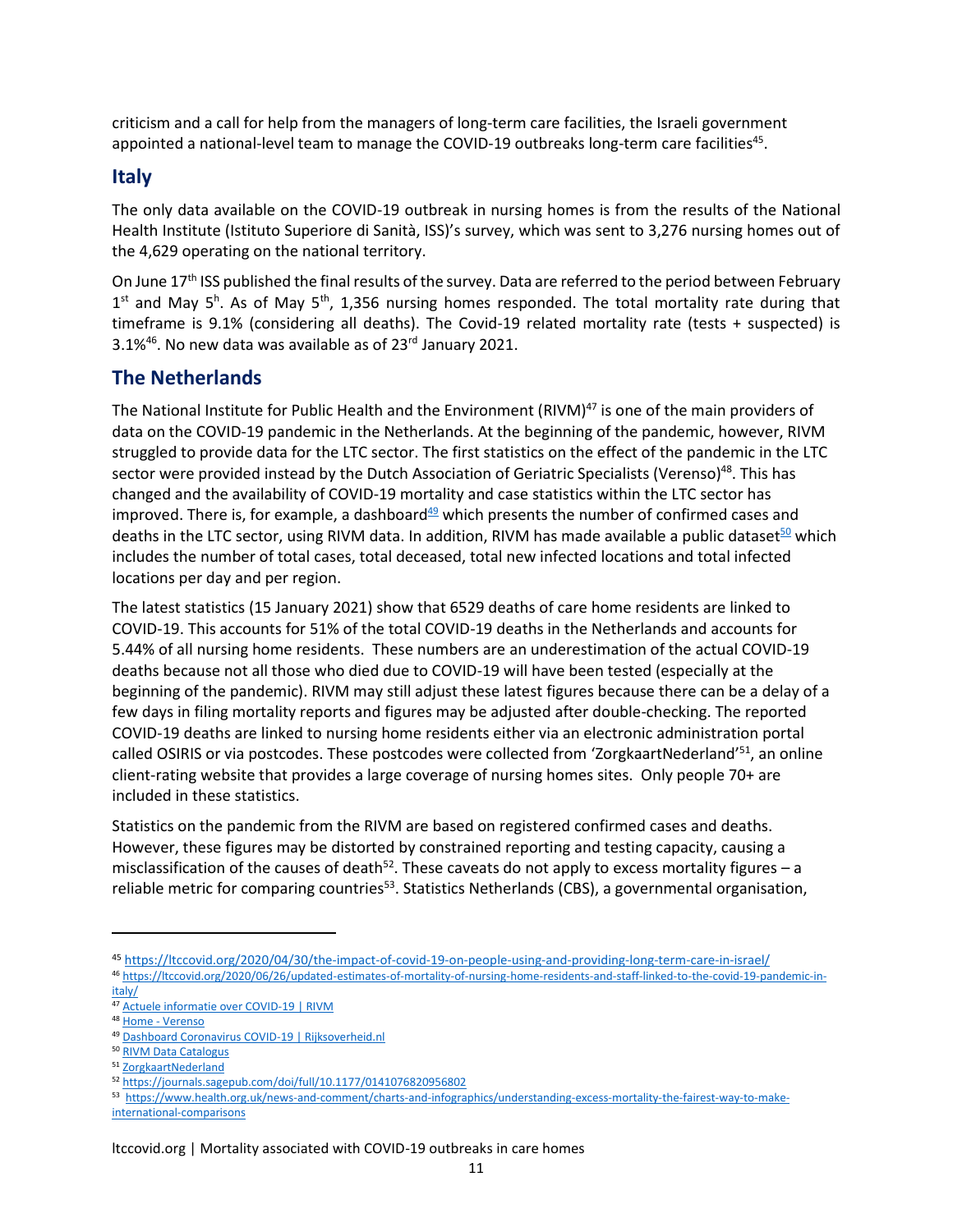provides weekly updates on observed mortality per week. CBS distinguishes the mortality figures by long-term care users<sup>54</sup> and age. They also provide expected figures<sup>55</sup>, based on the previous 5 years, to estimate excess mortality.

Recent figures show that there was 13% excess mortality (observed-expected)/expected) among longterm care users in 2020 compared to 7% excess mortality among the wider population (outside longterm care).

### **New Zealand**

In Aotearoa New Zealand the Aged Residential Care (ARC) sector comprises 38,000 beds accommodated in over 650 facilities throughout the country. On the 23<sup>rd</sup> January 2021, there had been 25 deaths<sup>56</sup>. Of these, 16 were in ARC Facilities, accounting for 64% of all COVID-19 related fatalities in the country. The number of deaths in aged care facilities represents 0.04% of all beds.

### **Norway**<sup>57</sup>

On the 15th of April, the Norwegian Institute of Public Health published data on the number of deaths linked to COVID-19 that have occurred in institutions/care homes for the first time. On the 20<sup>th</sup> January 2021 there were 59,062 people with a positive COVID-19 test in Norway and 533 deaths<sup>58</sup>. Of those deaths, 318 (60%) happened in care homes<sup>59</sup>. At the end of 2019, there were 39,466 beds in care homes in Norway<sup>60</sup>, so deaths in care homes would amount to 0.81% of all beds.

### **Portugal**

Although no official reports have been published, the Government of Portugal released to the media the number of deaths in nursing homes. According to data published in the media, on  $10^{th}$  January 2021, 2,254 people have died in these nursing homes corresponding to 2.27% of all the 99,000 residents in legal care homes in Portugal<sup>61</sup>. On the same date, 7,803 deaths attributed to COVID-19 had been reported in Portugal<sup>62</sup>, so deaths of care home residents as a share of total deaths would be 28.9%.

### **Singapore<sup>63</sup>**

The Ministry of Health centrally collects and publishes epidemiological information about COVID-19 on a daily basis<sup>64</sup>. As of the 24<sup>th</sup> January there had been 59,308 cases of COVID-19 infection (the majority, 54, 508, in dormitories of migrant workers) and 29 deaths. There have been 4 COVID-19 related deaths in nursing homes (representing 12% of all deaths). Compared to 16,059 nursing home beds in Singapore, the number of deaths would represent 0.02% of all beds<sup>65</sup>.

<sup>&</sup>lt;sup>54</sup> Long-term care users are defined as users that fall under the Long-term care Act (Wet Langdurige zorg). "Residential care is intended for clients who need permanent supervision to avoid escalation or serious damage and clients who need 24 h care because of physical problems or self-control problems." Maarse, J. H., & Jeurissen, P. P. (2016). The policy and politics of the 2015 long-term care reform in the Netherlands. *Health Policy*, 120(3), 241-245.

<sup>55</sup> [Oversterfte en verwachte sterfte \(cbs.nl\)](https://www.cbs.nl/nl-nl/nieuws/2021/02/bijna-4-duizend-mensen-overleden-in-eerste-week-van-2021/oversterfte-en-verwachte-sterfte)

<sup>56</sup> [https://www.health.govt.nz/our-work/diseases-and-conditions/covid-19-novel-coronavirus/covid-19-current-situation/covid-19-current](https://www.health.govt.nz/our-work/diseases-and-conditions/covid-19-novel-coronavirus/covid-19-current-situation/covid-19-current-cases#summary)[cases#summary](https://www.health.govt.nz/our-work/diseases-and-conditions/covid-19-novel-coronavirus/covid-19-current-situation/covid-19-current-cases#summary)

<sup>57</sup> With thanks to Norwegian newspaper VG

<sup>58</sup> <https://www.fhi.no/en/id/infectious-diseases/coronavirus/daily-reports/daily-reports-COVID19/>

<sup>59</sup> <https://www.fhi.no/contentassets/8a971e7b0a3c4a06bdbf381ab52e6157/vedlegg/2021/2021.01.20-ukerapport-uke-2-covid-19.pdf> <sup>60</sup> <https://www.ssb.no/en/pleie/>

<sup>61</sup> <https://www.publico.pt/2021/01/10/sociedade/noticia/covid19-ja-provocou-2254-mortes-utentes-lares-idosos-1945619>

<sup>62</sup> [https://covid19.min-saude.pt/wp-content/uploads/2021/01/314\\_DGS\\_boletim\\_20210110.pdf](https://covid19.min-saude.pt/wp-content/uploads/2021/01/314_DGS_boletim_20210110.pdf)

<sup>63</sup> With thanks to Wan Chen K Graham and Chek Hooi Wong

<sup>64</sup> <https://www.moh.gov.sg/covid-19/situation-report>

<sup>65</sup> <https://ltccovid.org/wp-content/uploads/2020/08/The-COVID-19-Long-Term-Care-situation-in-Singapore-27July-2020.pdf>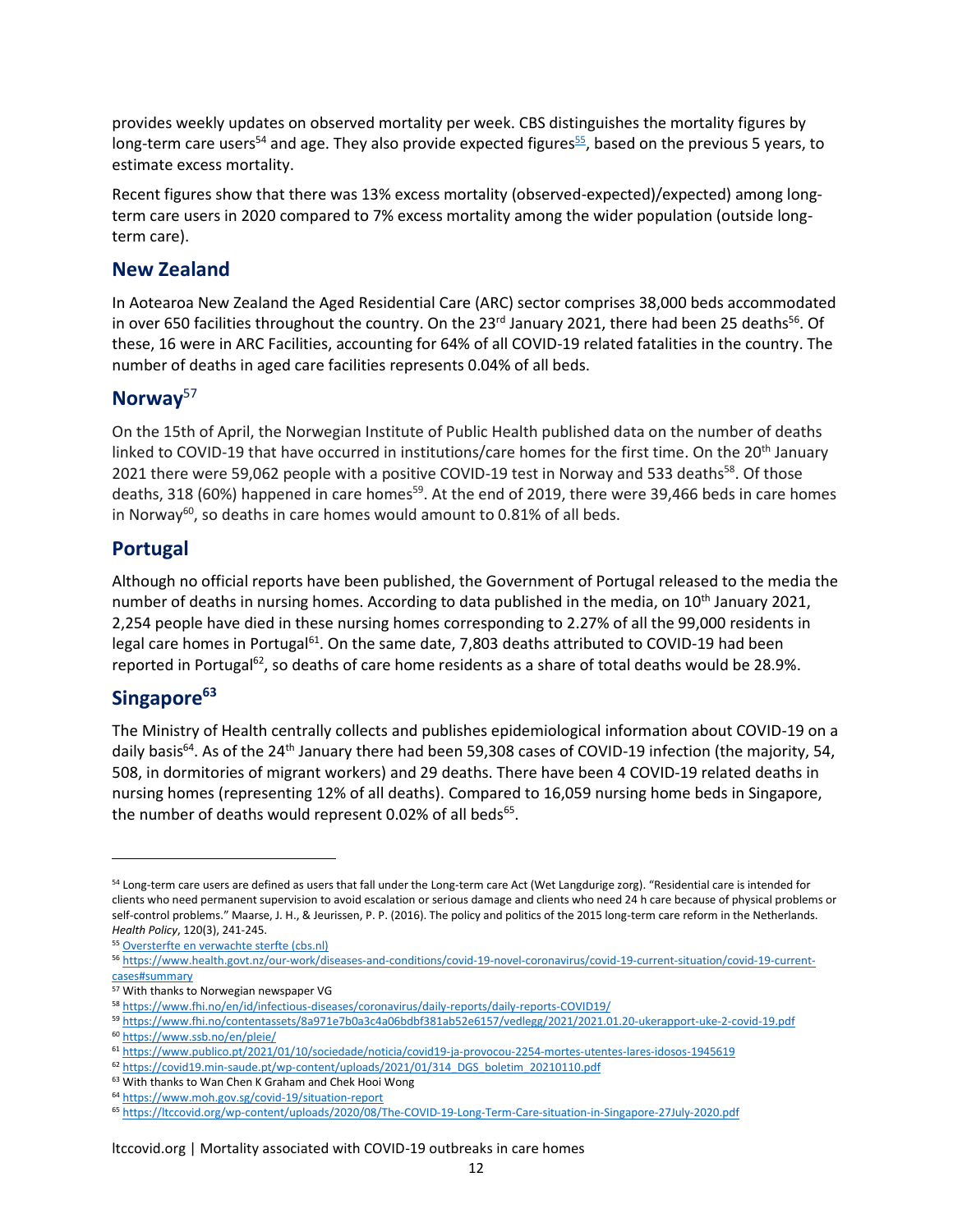### **Slovenia<sup>66</sup>**

As of the 17th January 2021, 149,434 people had had positive tests in Slovenia, of these, 11,681 were in care homes. There had been 3,371 deaths in total, and 1,875 among care home population<sup>67</sup>, representing 56% of all deaths.

In 2017 there were 22,904 people living in long-term care institution in Slovenia<sup>68</sup>, the share of residents who would have died linked to COVID-19 would be 8.19%.

### South Korea<sup>69</sup>

Based on data provided by the Ministry of Health and Welfare and the Korea Centers for Disease Control and Prevention, of 336 deaths linked to COVID-19 in South Korea on the 7th of September, 27 (8.0%) were people presumed to have been infected in nursing homes, and another 76 deaths (22.6% of the total) in Long-Term Care Hospitals. Deaths among residents in both types of settings would amount to 31% of total deaths. However, there were no deaths in care homes as all residents with potential COVID infections were transferred to hospitals.

In 2018 there were 177,318 beds in nursing homes<sup>70</sup>, comparing the number of beds to the number of COVID-19 related deaths of nursing home residents suggests that the share of nursing home residents who have died from COVID-19 so far is around 0.01%. Of the 483,433 patients hospitalized in the 1,560 long-term care hospitals in 2018<sup>71</sup>, the share of deaths linked to COVID-19 would also amount to 0.01%.

### **Spain<sup>72</sup>**

Data on COVID-19 related mortality in care homes is gathered by regional Governments and a regular compilation of that data is reported by the Spanish national television<sup>73</sup>. According to this source, the total number of deaths attributed COVID-19 up to the 22nd January 2021 are estimated to be 26,300<sup>74</sup>). This number includes both the deaths of people who have been diagnosed with COVID-19 and the deaths of those with symptoms of the illness but who have not been diagnosed. Estimating the share that the COVID-19 deaths of care home residents represent of all COVID-19 deaths in Spain is complicated because the national estimates of COVID-19 deaths only include deaths of people with a confirmed diagnostic test, missing the deaths of people that were not tested at the beginning of the pandemic. The national estimate for (confirmed) COVID-19 deaths on 22<sup>nd</sup> January 2021 was 56,563<sup>75</sup>, however, excess mortality during the period of the pandemic is currently estimated to be over 77,000<sup>76</sup>. Regular official data on the impact of COVID-19 on care homes are expected soon. The Spanish National Institute of Older people and Social Services (IMSERSO) estimated that, in the first part of the pandemic (up to July 2021), there had been 20,268 deaths of care home residents in care homes, of which 9,904 were of people who had not been

<sup>&</sup>lt;sup>66</sup> With thanks to Alenka Oven and the COVID-19 Sledilnik team

<sup>67</sup> [https://www.nijz.si/sites/www.nijz.si/files/uploaded/umrli\\_covid-19\\_18012021\\_0.pdf](https://www.nijz.si/sites/www.nijz.si/files/uploaded/umrli_covid-19_18012021_0.pdf)

<sup>68</sup> <https://www.stat.si/StatWeb/en/News/Index/8579>

<sup>69</sup> With thanks to Hongsoo Kim

<sup>70</sup> <https://stats.oecd.org/Index.aspx>

<sup>71</sup> Kim, H (2020) *The impact of COVID-19 on long-term care in South Korea and measures to address it*. LTCcovid, International Long-Term Care Policy Network, CPEC-LSE, 7 May 2020[. https://ltccovid.org/wp-content/uploads/2020/05/The-Long-Term-Care-COVID19-situation-in-South-](https://ltccovid.org/wp-content/uploads/2020/05/The-Long-Term-Care-COVID19-situation-in-South-Korea-7-May-2020.pdf)[Korea-7-May-2020.pdf](https://ltccovid.org/wp-content/uploads/2020/05/The-Long-Term-Care-COVID19-situation-in-South-Korea-7-May-2020.pdf)

<sup>72</sup> We thank Imserso for help finding data sources and interpretation

 $73$  This needs to be treated with caution as the methods and definitions used to gather the data by the regional Governments are not homogeneous.

<sup>74</sup> <https://www.rtve.es/noticias/20210122/curva-contagios-muertes-coronavirus-espana-dia-dia/2010514.shtml>

<sup>75</sup> [https://cnecovid.isciii.es/covid19/#documentaci%C3%B3n-y-datos,](https://cnecovid.isciii.es/covid19/#documentaci%C3%B3n-y-datos) file:

[https://cnecovid.isciii.es/covid19/resources/casos\\_hosp\\_uci\\_def\\_sexo\\_edad\\_provres.csv](https://cnecovid.isciii.es/covid19/resources/casos_hosp_uci_def_sexo_edad_provres.csv)

<sup>76</sup> [https://momo.isciii.es/public/momo/dashboard/momo\\_dashboard.html#nacional](https://momo.isciii.es/public/momo/dashboard/momo_dashboard.html#nacional)

ltccovid.org | Mortality associated with COVID-19 outbreaks in care homes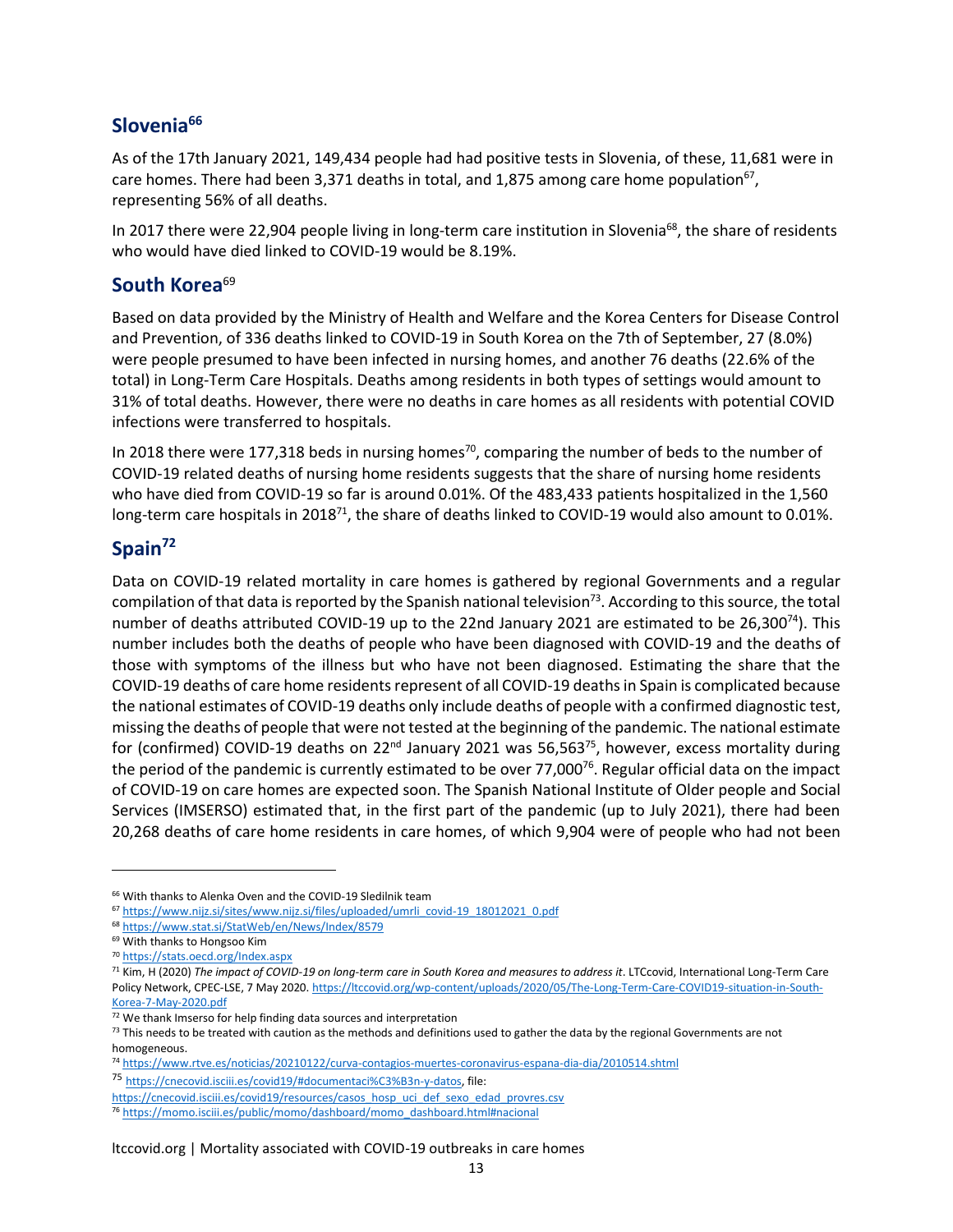tested<sup>77</sup>. That report highlighted that the national estimate for total deaths linked to COVID-19 does not include people who have not been tested and recommended adding the number of suspected deaths in care homes to the current total of confirmed deaths nationally. Using a similar approach would bring the total of confirmed and suspected deaths in the whole population to 66,557<sup>78</sup> by 22<sup>nd</sup> January, which, particularly given the increased availability of testing, may be a reasonable denominator in order to calculate the share of all COVID-19 deaths that were of care home residents. This would suggest that 40% of all deaths linked to COVID-19 in Spain have been among care home residents. This figure is lower compared to the estimate of 47% produced by IMSERSO up to  $23<sup>rd</sup>$  of June using the same method, suggesting that, proportionally, care home residents have not been as impacted as in the initial part of the pandemic.

The most recent estimate of care home residents is 333.920 $79$ , based on these estimates, the deaths linked to COVID-19 would amount to 7.88% of the care home population in Spain.

IMSERSO also publishes a monthly report<sup>80</sup> on the excess mortality (compared to previous years) for people registered with the Spanish public long-term care system. Between March and November 2020, there had been 45,665 excess deaths among those who had applied for (and or received) care benefits. This was 31.8% higher than expected. The highest number of deaths were among people receiving benefits for institutional care (22,718, representing 9.12% of all recipients of this benefit). About 72.6% of care home residents of care home residents are estimated to be in receipt of care benefits, and these are expected to be those who are most frail<sup>81</sup>.

Among people receiving benefits for care at home there were 17,612 excess deaths, amounting to 2.02% of recipients (the share was a bit lower for people receiving cash payments for family care, 1.41%, compared to people receiving benefits in kind, 2.62%).

### **Sweden**<sup>82</sup>

On the 18th January 2021 there had been 9,940 deaths in Sweden where COVID-19 was mentioned in the death certificate, of which 4,656 (47%) were among care home residents, and 2,630 among people who use care services in their own home (26%)<sup>83</sup>. Of the deaths of care home residents, 4,240 happened in the care home (91%).

On the 31st October 2019 there were 82,217 care home residents in Sweden, using that as the denominator for total number of residents, 5.66% of care home residents would have died.

### **Switzerland**

Data on COVID-19-related mortality among people living in care homes is only available for a few cantons. In the canton of Geneva, where these data are published regularly, up to the  $27<sup>th</sup>$  January there have been 674 deaths linked to COVID-19<sup>84</sup>. Of these, 511 were of care home residents, and 110 of people who received domiciliary care. An estimated 46% (310) of all deaths happened in the care homes, suggesting that 39% of all care home residents who died from COVID-19 did so in hospital. There

<sup>77</sup> [https://www.imserso.es/InterPresent2/groups/imserso/documents/binario/gtcovid\\_residencias\\_vf.pdf](https://www.imserso.es/InterPresent2/groups/imserso/documents/binario/gtcovid_residencias_vf.pdf)

 $78$  This may be an underestimate, as the National Institute of Statistics suggests that there were up to 13,032 suspected deaths in the community.

<sup>79</sup> <http://envejecimientoenred.es/nivel-de-ocupacion-en-residencias-de-personas-mayores/>

<sup>80</sup> [https://www.imserso.es/InterPresent2/groups/imserso/documents/binario/momo\\_dep\\_202012.pdf](https://www.imserso.es/InterPresent2/groups/imserso/documents/binario/momo_dep_202012.pdf)

<sup>81</sup> [https://www.imserso.es/InterPresent2/groups/imserso/documents/binario/gtcovid\\_residencias\\_vf.pdf](https://www.imserso.es/InterPresent2/groups/imserso/documents/binario/gtcovid_residencias_vf.pdf)

<sup>82</sup> With thanks to Marta Szebehely

<sup>83</sup> <https://www.socialstyrelsen.se/statistik-och-data/statistik/statistik-om-covid-19/statistik-over-antal-avlidna-i-covid-19/>

<sup>84</sup> <https://www.ge.ch/document/19696/telecharger>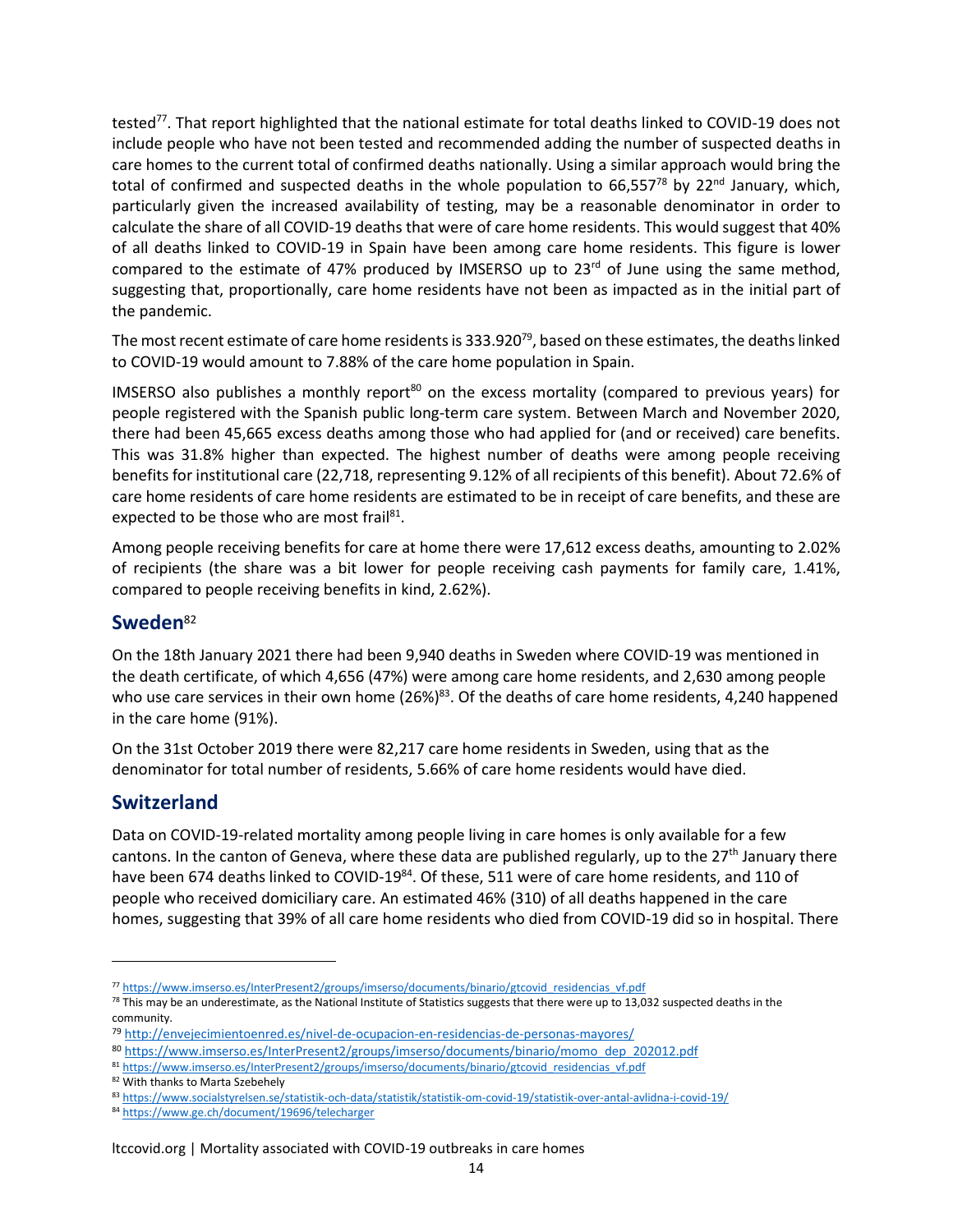are an estimated 4,125 care home beds in Geneva<sup>85</sup>, suggesting that up to 12.4% of care home residents would have died from COVID-19.

### **Turkey<sup>86</sup>**

On the 30th of September 2020, the Minister of Heath announced that the official figures of COVID-19 of Turkey refers to the number of COVID-19 'patients' (who have received treatment), whereas COVID-19 'cases' (who tested positive but do not show any symptoms) have not been included in the published data since 29 July 2020<sup>87</sup>. As of the 2<sup>nd</sup> October 2020, the total number of patients (hasta sayısı) is 321,512 and 8,325 COVID-19 related deaths were recorded<sup>88</sup>.

No recent official data on deaths of care home residents has been released by the Ministry, based on public statements of government officials provided in different platforms, as of  $7<sup>th</sup>$  May, there were 1,030 diagnosed COVID-19 cases in care institutions who had been admitted to hospitals and 150 deaths of care home patients had been reported. The deaths in nursing homes accounted for 4% of all COVID-19 deaths in Turkey<sup>89</sup>. No data has been provided so far concerning the infection or mortality rates of care home staff.

### **United Kingdom**

The UK Government publishes daily statistics on COVID-19 related deaths<sup>90</sup>. These data include information on deaths of people who have had a positive test result confirmed by a Public Health or NHS laboratory. As of the 15<sup>th</sup> of January, there had been 3,411,686<sup>91</sup> lab-confirmed COVID-19 cases in the UK and 90,974 deaths within 28 days of a positive test (by date of death). In addition, NHS England provides the same figures disaggregated by NHS Trust, region, age of the patient, and recently by ethnicity<sup>92</sup>. These death figures do not include people who had not been tested.

The Office for National Statistics (ONS) also provide weekly updates of deaths registered in each of the four UK home nations<sup>93</sup>. The nature of these figures differ from the NHS figures in that they include all deaths where "COVID-19" was mentioned (by a doctor) on death certificates (i.e. where ICD10 codes U07.1 and U07.2 were used) i.e. irrespective if the individual had a confirmed positive test. Up to  $15<sup>th</sup>$ January, there had been 104,232, deaths registered where COVID-19 was mentioned on the death certificate in the UK.

Figures including care homes are not reported in the same way in England, Wales, Northern Ireland and Scotland, therefore we present them in separate sub-sections. For a detailed analysis of COVID-19 related deaths in care homes across the UK please see Bell et al (2020)<sup>94</sup>.

*England*

<sup>85</sup> <https://www.bfs.admin.ch/bfs/fr/home/statistiques/sante/etat-sante/personnes-agees.assetdetail.15724050.html>

<sup>86</sup> With thanks to Başak Akkan and Cemre Canbazer

<sup>87</sup> [https://www.euronews.com/2020/10/01/turkey-not-counting-positive-covid-19-cases-unless-there-are-symptoms-health-minister-admi\)](https://www.euronews.com/2020/10/01/turkey-not-counting-positive-covid-19-cases-unless-there-are-symptoms-health-minister-admi) 88 https://covid19.saglik.gov.tr/? Dil=2

<sup>89</sup> <https://ltccovid.org/wp-content/uploads/2020/06/The-COVID-19-Long-Term-Care-situation-in-Turkey.pdf>

<sup>90</sup><https://coronavirus.data.gov.uk/>

<sup>91</sup> Cases by date reported.

<sup>92</sup> <https://www.england.nhs.uk/statistics/statistical-work-areas/covid-19-daily-deaths/>

<sup>93</sup>

[https://www.ons.gov.uk/peoplepopulationandcommunity/birthsdeathsandmarriages/deaths/datasets/weeklyprovisionalfiguresondeathsregist](https://www.ons.gov.uk/peoplepopulationandcommunity/birthsdeathsandmarriages/deaths/datasets/weeklyprovisionalfiguresondeathsregisteredinenglandandwales) [eredinenglandandwales](https://www.ons.gov.uk/peoplepopulationandcommunity/birthsdeathsandmarriages/deaths/datasets/weeklyprovisionalfiguresondeathsregisteredinenglandandwales)

<sup>94</sup>Bell D, Comas-Herrera A, Henderson D, Jones S, Lemmon E, Moro M, Murphy S, O'Reilly D and Patrignani P (2020) COVID-19 mortality and long-term care: a UK comparison. Article in LTCcovid.org, International Long-Term Care Policy Network, CPEC-LSE, August 2020. Available: <https://ltccovid.org/wp-content/uploads/2020/08/COVID-19-mortality-in-long-term-care-final-Sat-29-1.pdf>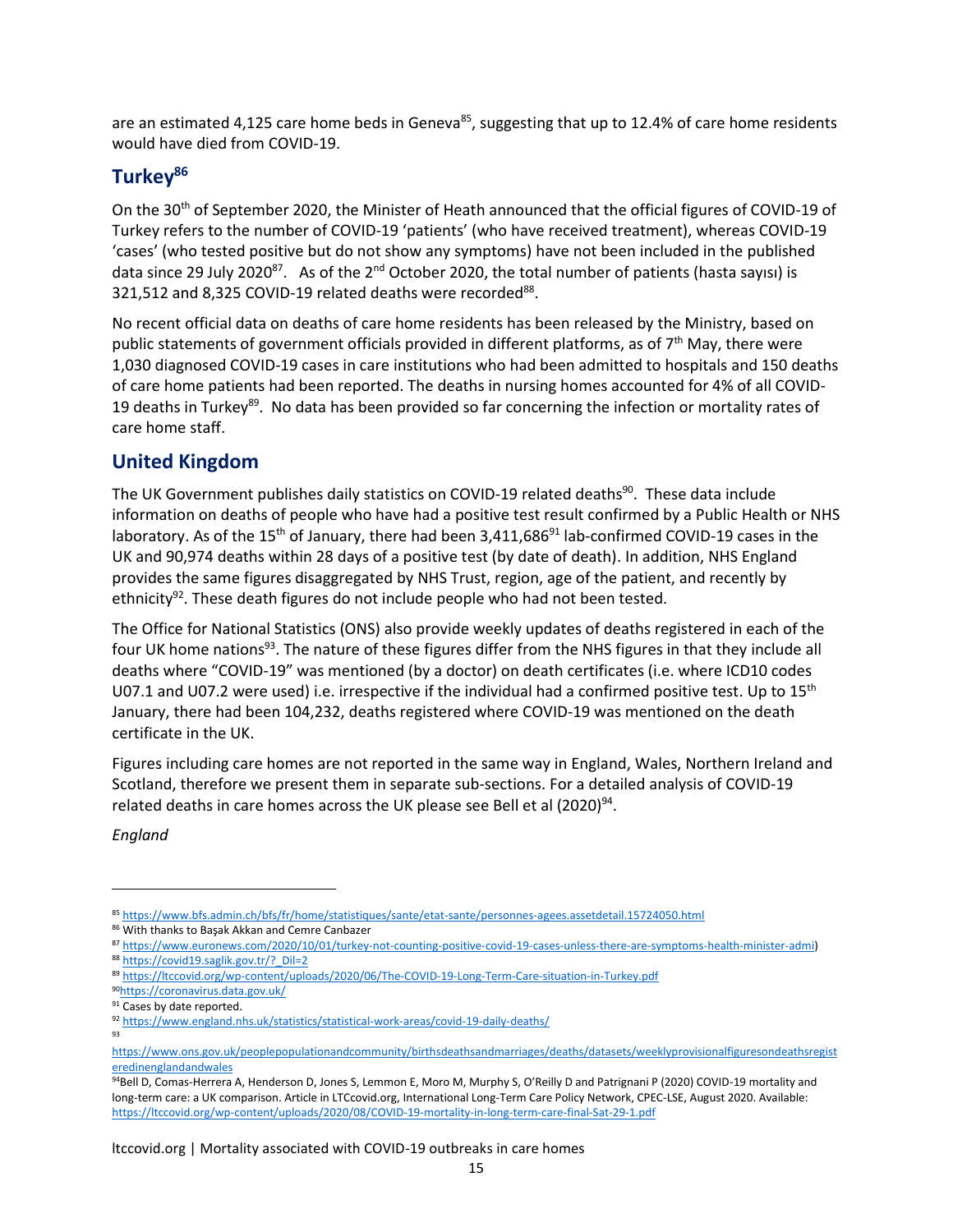The ONS provide weekly updates of deaths registered in England, these deaths include any death where COVID-19 was mentioned (by a doctor) on death certificates. Up to the 15<sup>th</sup> of January, there were 88,674 deaths registered in England involving COVID-19<sup>95</sup>. ONS weekly figures are usually published approximately 11 days in arrears as the registration process takes time. As of  $15<sup>th</sup>$  of January, 61,101 COVID-19 related deaths occurred in hospital (69%), 21,615 occurred in care homes (24%), 4,376 occurred in private homes (5%) and 1,882 in hospices, other communal establishments and elsewhere  $(2\%)^{96}.$ 

In terms of deaths of care home residents in England, that is, those care home residents who died from COVID-19 but whose death did not occur within the care home, there are several sources of published data available. ONS has published figures for registered care home resident deaths occurring from 2nd March 2020 registered up until the 20<sup>th</sup> June 2020<sup>97</sup>. These data include England and Wales. Further, ONS have published CQC data on the notifications of care home resident deaths for death notifications from 11<sup>th</sup> April up to present, for England only. Finally, ONS also publish data on weekly deaths of care home residents that are registered in England and Wales<sup>98</sup>. These data run from 20<sup>th</sup> March 2020 to present. The data are available for England and Wales but can only be broken down by the two nations as of 2021.

This data show that between 20<sup>th</sup> March 2020 and 15<sup>th</sup> January 2021, there were 30,851 deaths of care home residents in England and Wales. Subtracting the total number of care home resident deaths in Wales (1,470 deaths as described below) this give a total of 29,381 care home resident deaths in England up until the 15<sup>th</sup> January. Therefore, care home residents accounted for 33% of all COVID-19 related deaths in England.

#### *Wales*

The ONS show that up to the  $15<sup>th</sup>$  of January, there were 5,884 deaths registered in Wales involving COVID-19<sup>99</sup>. Of those, 4,247 occurred in hospital (72%), 1,267 occurred in care homes (22%), 286 occurred in private homes (5%) and 84 in hospices, other communal establishments and elsewhere  $(1\%)^{100}$ .

Care inspectorate Wales (CIW) also publish weekly data on notifications of deaths of care home residents by date of notification and cause<sup>101</sup>. Since the first notification of a care home resident COVID-19 related death on the 16<sup>th</sup> March, up until the 15<sup>th</sup> January, a total of 1,470 care home resident COVID-19 deaths had been notified to CIW.

97

98

99

100

 $95$ 

[https://www.ons.gov.uk/peoplepopulationandcommunity/birthsdeathsandmarriages/deaths/datasets/weeklyprovisionalfiguresondeathsregist](https://www.ons.gov.uk/peoplepopulationandcommunity/birthsdeathsandmarriages/deaths/datasets/weeklyprovisionalfiguresondeathsregisteredinenglandandwales) [eredinenglandandwales](https://www.ons.gov.uk/peoplepopulationandcommunity/birthsdeathsandmarriages/deaths/datasets/weeklyprovisionalfiguresondeathsregisteredinenglandandwales) COVID-19- Place of occurrence 96

[https://www.ons.gov.uk/peoplepopulationandcommunity/birthsdeathsandmarriages/deaths/datasets/weeklyprovisionalfiguresondeathsregist](https://www.ons.gov.uk/peoplepopulationandcommunity/birthsdeathsandmarriages/deaths/datasets/weeklyprovisionalfiguresondeathsregisteredinenglandandwales) [eredinenglandandwales](https://www.ons.gov.uk/peoplepopulationandcommunity/birthsdeathsandmarriages/deaths/datasets/weeklyprovisionalfiguresondeathsregisteredinenglandandwales)

[https://www.ons.gov.uk/peoplepopulationandcommunity/birthsdeathsandmarriages/deaths/datasets/deathsinvolvingcovid19inthecaresector](https://www.ons.gov.uk/peoplepopulationandcommunity/birthsdeathsandmarriages/deaths/datasets/deathsinvolvingcovid19inthecaresectorenglandandwales) [englandandwales](https://www.ons.gov.uk/peoplepopulationandcommunity/birthsdeathsandmarriages/deaths/datasets/deathsinvolvingcovid19inthecaresectorenglandandwales)

[https://www.ons.gov.uk/peoplepopulationandcommunity/birthsdeathsandmarriages/deaths/datasets/carehomeresidentdeathsregisteredinen](https://www.ons.gov.uk/peoplepopulationandcommunity/birthsdeathsandmarriages/deaths/datasets/carehomeresidentdeathsregisteredinenglandandwalesprovisional) [glandandwalesprovisional](https://www.ons.gov.uk/peoplepopulationandcommunity/birthsdeathsandmarriages/deaths/datasets/carehomeresidentdeathsregisteredinenglandandwalesprovisional)

[https://www.ons.gov.uk/peoplepopulationandcommunity/birthsdeathsandmarriages/deaths/datasets/weeklyprovisionalfiguresondeathsregist](https://www.ons.gov.uk/peoplepopulationandcommunity/birthsdeathsandmarriages/deaths/datasets/weeklyprovisionalfiguresondeathsregisteredinenglandandwales) [eredinenglandandwales](https://www.ons.gov.uk/peoplepopulationandcommunity/birthsdeathsandmarriages/deaths/datasets/weeklyprovisionalfiguresondeathsregisteredinenglandandwales) COVID-19- Place of occurrence

[https://www.ons.gov.uk/peoplepopulationandcommunity/birthsdeathsandmarriages/deaths/datasets/weeklyprovisionalfiguresondeathsregist](https://www.ons.gov.uk/peoplepopulationandcommunity/birthsdeathsandmarriages/deaths/datasets/weeklyprovisionalfiguresondeathsregisteredinenglandandwales) [eredinenglandandwales](https://www.ons.gov.uk/peoplepopulationandcommunity/birthsdeathsandmarriages/deaths/datasets/weeklyprovisionalfiguresondeathsregisteredinenglandandwales) COVID-19- Place of occurrence

<sup>101</sup> [https://gov.wales/notifications-care-inspectorate-wales-related-covid-19-adult-care-homes-1-march-2020-15-january-2021Table\\_7](https://gov.wales/notifications-care-inspectorate-wales-related-covid-19-adult-care-homes-1-march-2020-15-january-2021Table_7)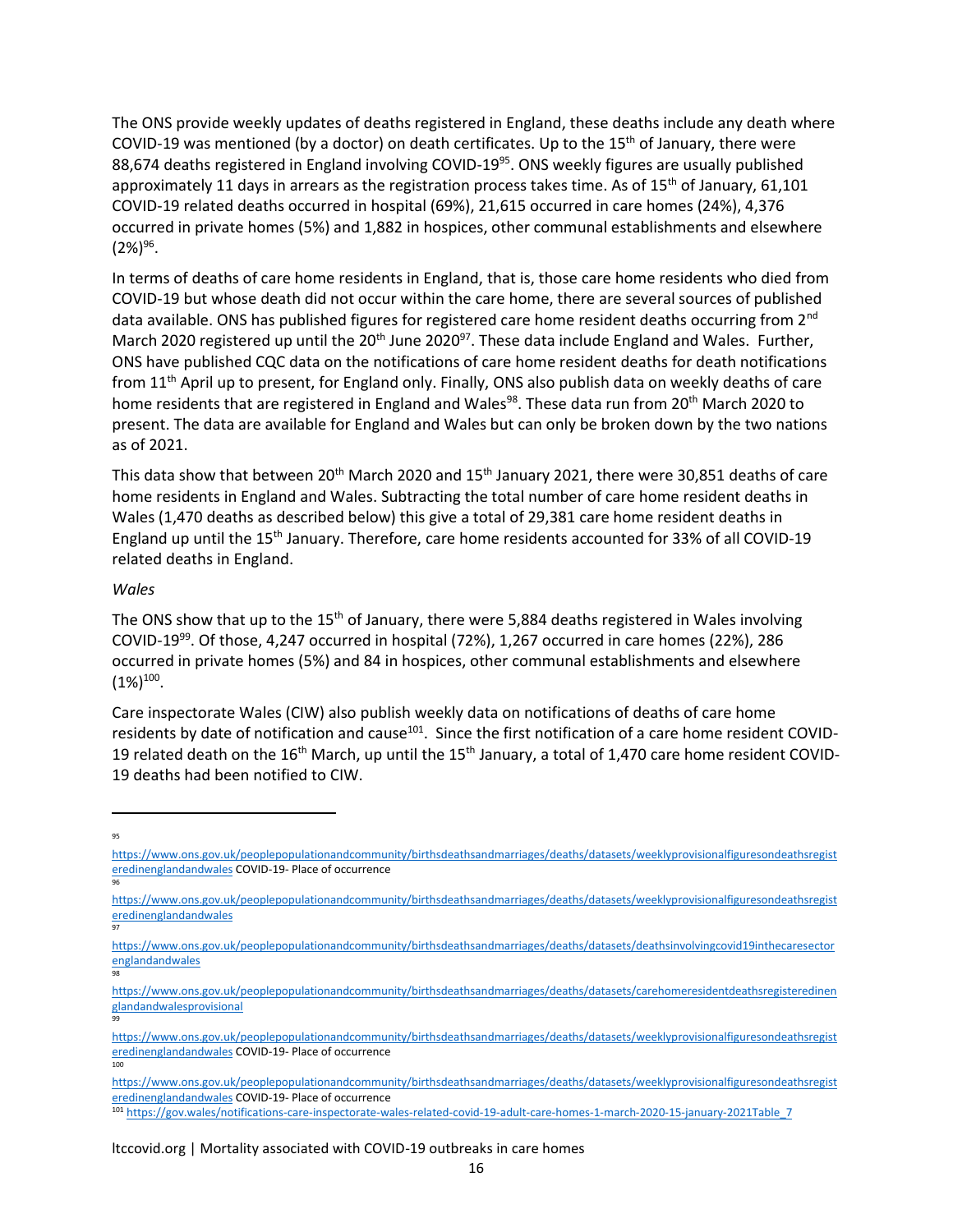#### *England and Wales*

During 2020 and up to  $8<sup>th</sup>$  January 2021, there were 82,712 excess deaths in England and Wales<sup>102</sup>. Care home resident deaths (30,851) therefore accounted for 37% of all excess deaths during the same period.

#### *Northern Ireland*

The Northern Ireland Statistics and Research Agency also publish data on deaths, including those where COVID-19 (suspected or confirmed) is mentioned on the death certificate<sup>103</sup>. According to these data, between the 21<sup>st</sup> March and the 15<sup>th</sup> January, there had been 2,129 registered COVID-19 deaths in Northern Ireland. Of those, 642 (30%) occurred in care homes.

For the same period, the total number of care home residents<sup>104</sup> who died from suspected or confirmed COVID-19 was 862, meaning that around 74% of all COVID-19 care home resident deaths occurred within the care home<sup>105</sup>. This would mean that care home resident deaths make up 40% of all COVID-19 deaths in Northern Ireland. Furthermore, excess deaths during this period were 2,068, meaning that COVID-19 related deaths of care home residents accounted for 42% of excess deaths in Northern Ireland.

#### *Scotland*

The Scottish Government publish daily data of confirmed COVID-19 deaths<sup>106</sup>. As of 17<sup>th</sup> January, 5,709 confirmed COVID-19 deaths had been registered in Scotland. National Records of Scotland (NRS) also publish a weekly analysis of death registrations that mention COVID-19 in the death certificate, again using the new emergency ICD10 codes<sup>107</sup>. Data for the period 16<sup>th</sup> March up to the 17<sup>th</sup> January show that there were 7,448 deaths where COVID-19 was mentioned on the death certificate. Of those, 2,867 deaths occurred in care homes, representing 38% of all COVID-19 related deaths. During the same period, there were 7,426 excess deaths (compared to the 5-year average) in total and 2,376 excess deaths in care homes (32%).

Similarly to Wales, since 25<sup>th</sup> May, the Care Inspectorate Scotland (CIS) has reported weekly data on notifications of deaths of care home residents<sup>108</sup>. These data show that up until 17<sup>th</sup> January, 1,222 care home residents had died where COVID-19 had been confirmed or suspected. Prior to this, NRS published data up until 17th May, which showed there had been 1,777 COVID-19 related registered deaths of care home residents<sup>109</sup>. Including those deaths that occurred within a care home during the week between  $17<sup>th</sup>$  May and 25<sup>th</sup> May (124 deaths), in total, there were at least 3,266 care home resident deaths due to COVID-19. This represents 44% of all COVID-19 related deaths registered up until 17th January. Overall, care home resident COVID-19 related deaths accounted for 44% of all excess deaths in Scotland.

 $102$ 

[https://www.ons.gov.uk/peoplepopulationandcommunity/birthsdeathsandmarriages/deaths/datasets/weeklyprovisionalfiguresondeathsregist](https://www.ons.gov.uk/peoplepopulationandcommunity/birthsdeathsandmarriages/deaths/datasets/weeklyprovisionalfiguresondeathsregisteredinenglandandwales) [eredinenglandandwales](https://www.ons.gov.uk/peoplepopulationandcommunity/birthsdeathsandmarriages/deaths/datasets/weeklyprovisionalfiguresondeathsregisteredinenglandandwales) Weekly Figures 2021

<sup>103</sup> <https://www.nisra.gov.uk/publications/weekly-deaths> Table 9

<sup>104</sup> In these statistics, care home residents have been identified where either (a) the death occurred in a care home, or (b) the death occurred elsewhere but the place of usual residence of the deceased was recorded as a care home.

<sup>105</sup> Weekly Deaths Statistics in Northern Ireland 2020 | Northern Ireland Statistics and Research Agency (nisra.gov.uk) Table 12

<sup>106</sup> <https://www.gov.scot/publications/coronavirus-covid-19-trends-in-daily-data/> (Excel spreadsheet at the bottom of the page, Table 8.) 107 [https://www.nrscotland.gov.uk/statistics-and-data/statistics/statistics-by-theme/vital-events/general-publications/weekly-and-monthly-](https://www.nrscotland.gov.uk/statistics-and-data/statistics/statistics-by-theme/vital-events/general-publications/weekly-and-monthly-data-on-births-and-deaths/deaths-involving-coronavirus-covid-19-in-scotland)

[data-on-births-and-deaths/deaths-involving-coronavirus-covid-19-in-scotland](https://www.nrscotland.gov.uk/statistics-and-data/statistics/statistics-by-theme/vital-events/general-publications/weekly-and-monthly-data-on-births-and-deaths/deaths-involving-coronavirus-covid-19-in-scotland)

<sup>108</sup> [https://www.webarchive.org.uk/wayback/archive/20200716093128/https:/www.gov.scot/publications/coronavirus-covid-19-additional](https://www.webarchive.org.uk/wayback/archive/20200716093128/https:/www.gov.scot/publications/coronavirus-covid-19-additional-data-about-adult-care-homes-in-scotland/)[data-about-adult-care-homes-in-scotland/](https://www.webarchive.org.uk/wayback/archive/20200716093128/https:/www.gov.scot/publications/coronavirus-covid-19-additional-data-about-adult-care-homes-in-scotland/)

<sup>109</sup> [https://www.nrscotland.gov.uk/statistics-and-data/statistics/statistics-by-theme/vital-events/general-publications/weekly-and-monthly](https://www.nrscotland.gov.uk/statistics-and-data/statistics/statistics-by-theme/vital-events/general-publications/weekly-and-monthly-data-on-births-and-deaths/deaths-involving-coronavirus-covid-19-in-scotland/related-statistics)[data-on-births-and-deaths/deaths-involving-coronavirus-covid-19-in-scotland/related-statistics](https://www.nrscotland.gov.uk/statistics-and-data/statistics/statistics-by-theme/vital-events/general-publications/weekly-and-monthly-data-on-births-and-deaths/deaths-involving-coronavirus-covid-19-in-scotland/related-statistics) Deaths of care home residents involving COVID-19 (3 June 2020)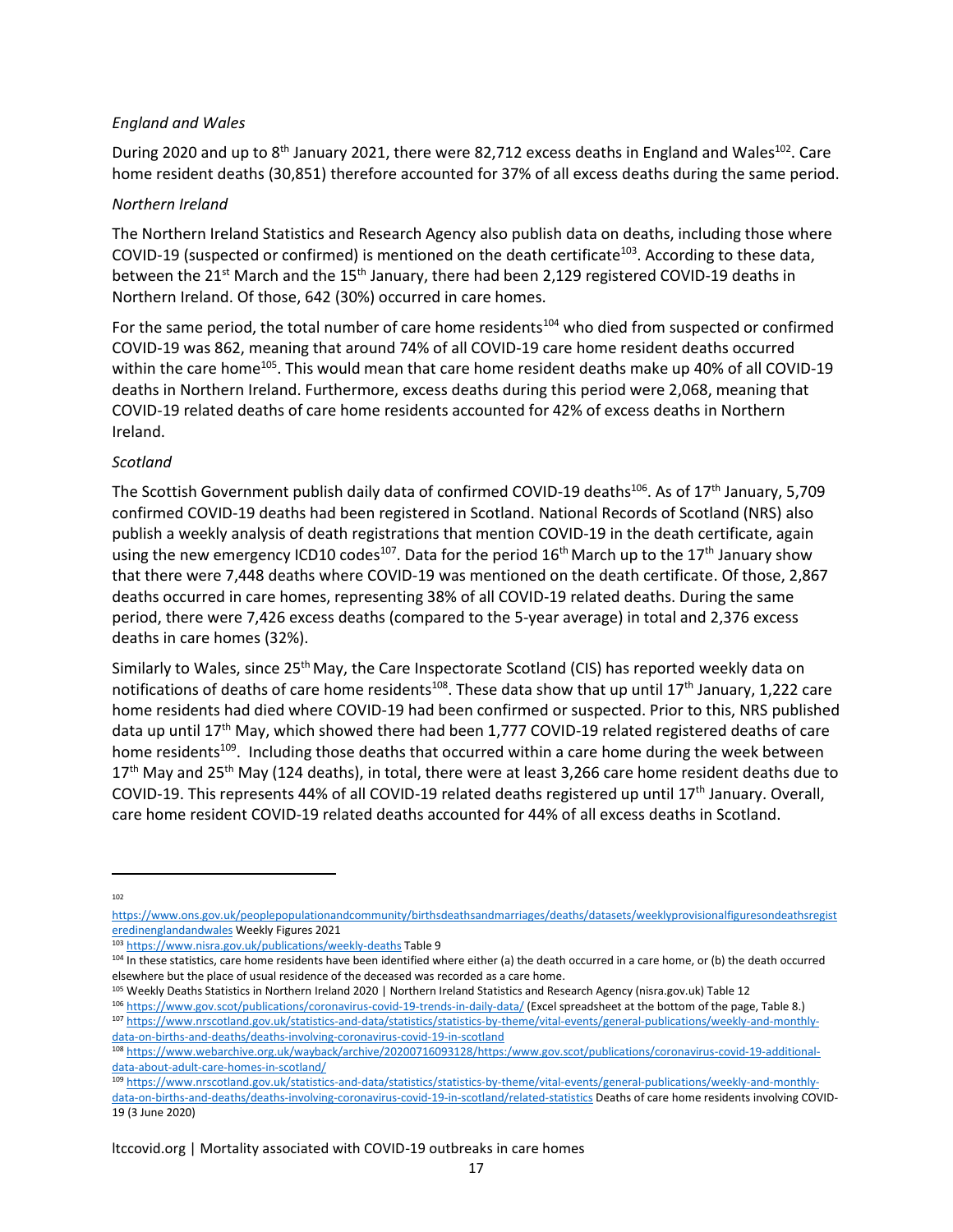The Scottish Government daily data also report data on infections in care homes in Scotland<sup>110</sup>. There are 38,614 registered beds in care homes in Scotland and figures from 2017 suggest 93% occupancy rates<sup>111</sup>. Based on this, the number of residents in Scotland in 2020 would be around 35,911.

As of the 13th of January, 180 (17%) adult care homes in Scotland had a current case of suspected COVID-19, down from a peak of 45% on  $30<sup>th</sup>$  May. A total of 8,915 cumulative cases of confirmed COVID-19 have been reported in care homes between 9<sup>th</sup> March 2020 and 17<sup>th</sup> January 2021<sup>112</sup>.

In addition, the Scottish Government publish data returned to the Care Inspectorate on the number of care home staff being reported as absent in adult care homes due to COVID-19 $^{113}$ . Since 21<sup>st</sup> April, where 10% all adult care home staff in those care homes who submitted a return were reported as absent, the proportion of staff being reported as absent fell steadily until, then began to rise again in October. As of  $19<sup>th</sup>$  January, 4.1% of staff in care homes who submitted a return were reported as absent.

### **United States**

This report covers cumulative deaths in US care homes (nursing facilities, assisted living facilities and other long-term care facilities) from January 1, 2020 through January 7, 2021. Information about deaths in care homes comes from three sources. First, the Center for Medicare and Medicaid Services (CMS), the official government data system for tracking COVID-19 in nursing facilities<sup>114</sup>. The other sources are two independent organizations that track COVID-19 in nursing facilities, assisted living facilities, and other types of care homes: the Kaiser Family Foundation (KFF)<sup>115</sup> and The Atlantic Magazine's COVID Tracking Project (CTP)<sup>116</sup>. Information about the number of COVID-19 deaths in the general population comes from the Johns Hopkins University Coronavirus Resource Center<sup>117</sup>.

The CMS data are collected and reported weekly at the facility level for the over 15,000 certified nursing facilities in the US. The CMS can impose a financial penalty on facilities that do not report; as a result, compliance is nearly 100%. Data collection began on May 17, 2020 with instructions to nursing facilities that they report cumulative figures from January through May 17th. After that date, facilities were required to provide weekly and cumulative totals for the number of COVID-19 cases and deaths, both confirmed and suspected, for nursing facility residents and staff, each of which is reported separately. The facilities also must report number of beds, occupied beds, resident admissions with COVID-19, and total deaths from all causes during the week and cumulatively. The CMS performs edit checks for completeness and for outlier or implausible data entries. The main weaknesses of this data source are its coverage of nursing facility data only, and the possibility that historical data on COVID-19 related cases and deaths from January through May were under-reported because of the long lag between early outbreaks and the beginning of reporting. The main strengths of these data are their full coverage of all nursing facilities and the detailed data about COVID-19 cases and deaths. In this report we included CMS nursing facility deaths that were confirmed and suspected among both residents and staff through January 3, 2021. We aggregated facility level deaths up to the state level.

<sup>116</sup> <https://covidtracking.com/>

<sup>110</sup> Bell D, Henderson D and Lemmon E (2020) *Deaths in Scottish care homes and COVID-19*. LTCcovid, International Long-Term Care Policy Network, CPEC-LSE, 17 May 202[0 https://ltccovid.org/2020/05/18/deaths-in-scottish-care-homes-and-covid-19/](https://ltccovid.org/2020/05/18/deaths-in-scottish-care-homes-and-covid-19/)

<sup>111</sup> Bell D, Comas-Herrera A, Henderson D, Jones S, Lemmon E, Moro M, Murphy S, O'Reilly D and Patrignani P (2020) COVID-19 mortality and long-term care: a UK comparison. Article in LTCcovid.org, International LongTerm Care Policy Network, CPEC-LSE, August 2020. Available: <https://ltccovid.org/wp-content/uploads/2020/08/COVID-19-mortality-in-long-term-care-final-Sat-29-1.pdf>

<sup>112</sup> <https://www.gov.scot/publications/coronavirus-covid-19-trends-in-daily-data/> (Excel spreadsheet at the bottom of the page, Table 7a.)

<sup>113</sup> <https://www.gov.scot/publications/coronavirus-covid-19-trends-in-daily-data/> (Excel spreadsheet at the bottom of the page, Table 7b.) <sup>114</sup> <https://data.cms.gov/stories/s/COVID-19-Nursing-Home-Data/bkwz-xpvg/>

<sup>115</sup> <https://www.kff.org/coronavirus-covid-19/issue-brief/state-covid-19-data-and-policy-actions/#long-term-care-cases-deaths>

<sup>117</sup> <https://coronavirus.jhu.edu/>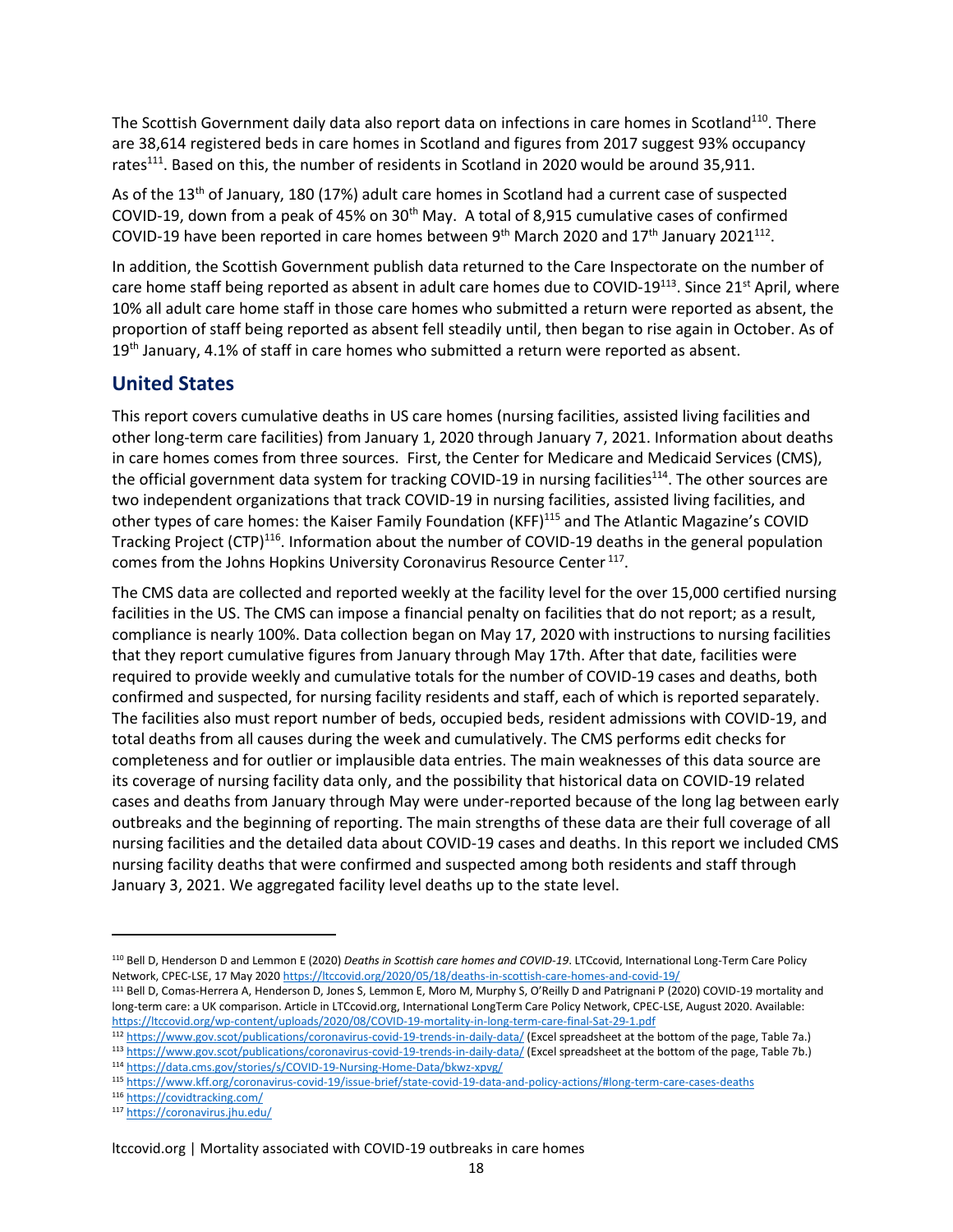The KFF collects data on both resident and staff deaths in nursing facilities and other care homes. Data collection began the week of March 29th. Cumulative figures are updated weekly. Its staff and volunteers collect these data from state health departments, local health departments, press releases, newspaper accounts, and other sources. Figures are reported at the state level. According to the KFF web site, the number of cases is reported for residents and staff, where available. Presumed and confirmed cases/deaths are also reported, where available. Definition of "long-term care facility" differs by state, but data reflect a combination of nursing facilities, assisted living facilities, adult care centers, intermediate care facilities, and/or other long-term care facilities. The main weakness of the KFF system is its heavy reliance on state and local data sources which are of inconsistent quality and completeness. The main strength of this system is its history of data collection going back to the March 29th and the reporting of deaths occurring in both nursing facilities and other care homes, when available. In this report we included all state-level COVID-19 linked care home deaths reported by KFF through January 5, 2021.

The CTP system for COVID-19 in LTC facilities is similar in data collection strategy and content to the KFF system. Although in 2020 the CTP had been collecting data related to COVID-19 for several months, it did not begin its COVID in LTC initiative until August. Cumulative figures were recorded up to the mid-August start date and then updated weekly. The CTP staff and volunteers collect these data from a variety of state and local, official and unofficial sources. Figures are reported at the state level. Depending on the state, its count of deaths could be among residents of nursing facilities, assisted living facilities, long-term care facilities (undifferentiated between nursing facility and other types) or other long-term care facilities. Also, deaths could have been among residents or residents and staff. Similar to the KFF data system, the main weakness of CTP system is its heavy reliance on state and local data sources which are of inconsistent quality and completeness. The main strength of the CTP system is its reporting of deaths occurring in both nursing facilities and other care homes, when available. We have included all state-level COVID-19 linked care home deaths reported by CTP through January 7, 2021.

Other figures in this report include the January 5, 2021 daily update of total population COVID-19 deaths taken from the Johns Hopkins University Coronavirus Resource Center. The number of beds in care homes was approximated by adding beds in nursing facilities from the CMS data and number of beds in assisted living facilities taken from a report by the National Center for Assisted Living. The number of residents in care homes was approximated using data from the same two sources. Total population figures came from the 2019 update of population estimates from the US Census.

Our goal in this report was to obtain the best estimate of total number of COVID-19 related deaths in care homes, reflecting nursing facilities and other long-term care settings. Both residents and staff deaths were included in these totals because for two of our sources (KFF and CTP) the deaths could not be separated. Based on analysis of the deaths in nursing facilities in the CMS data, where resident and staff deaths are reported separately, we estimate that that staff deaths account for only about 1% of total COVID-19 deaths in nursing facilities and, by extrapolation, in care homes.

We derived COVID-19 mortality estimates by starting with state-level figures, which were reported directly by KFF and CTP and which we aggregated from the CMS facility-level data. We started with state-level figures to address inconsistencies between the three data systems in the number of recorded COVID-19 deaths. Because KFF, CMS, and CTP draw from different sources, their state totals differ. Since the national figures on care home COVID-19 deaths are the sum of the state totals, the national figures also differ. By starting at the state level, we are able to pick the "best" estimate of care home COVID-19 deaths from each state from among the three data systems.

To obtain the "best" estimate of care home COVID-19 deaths, we selected the highest number of deaths recorded for each state from among the three sources. In most states, the choice was between the KFF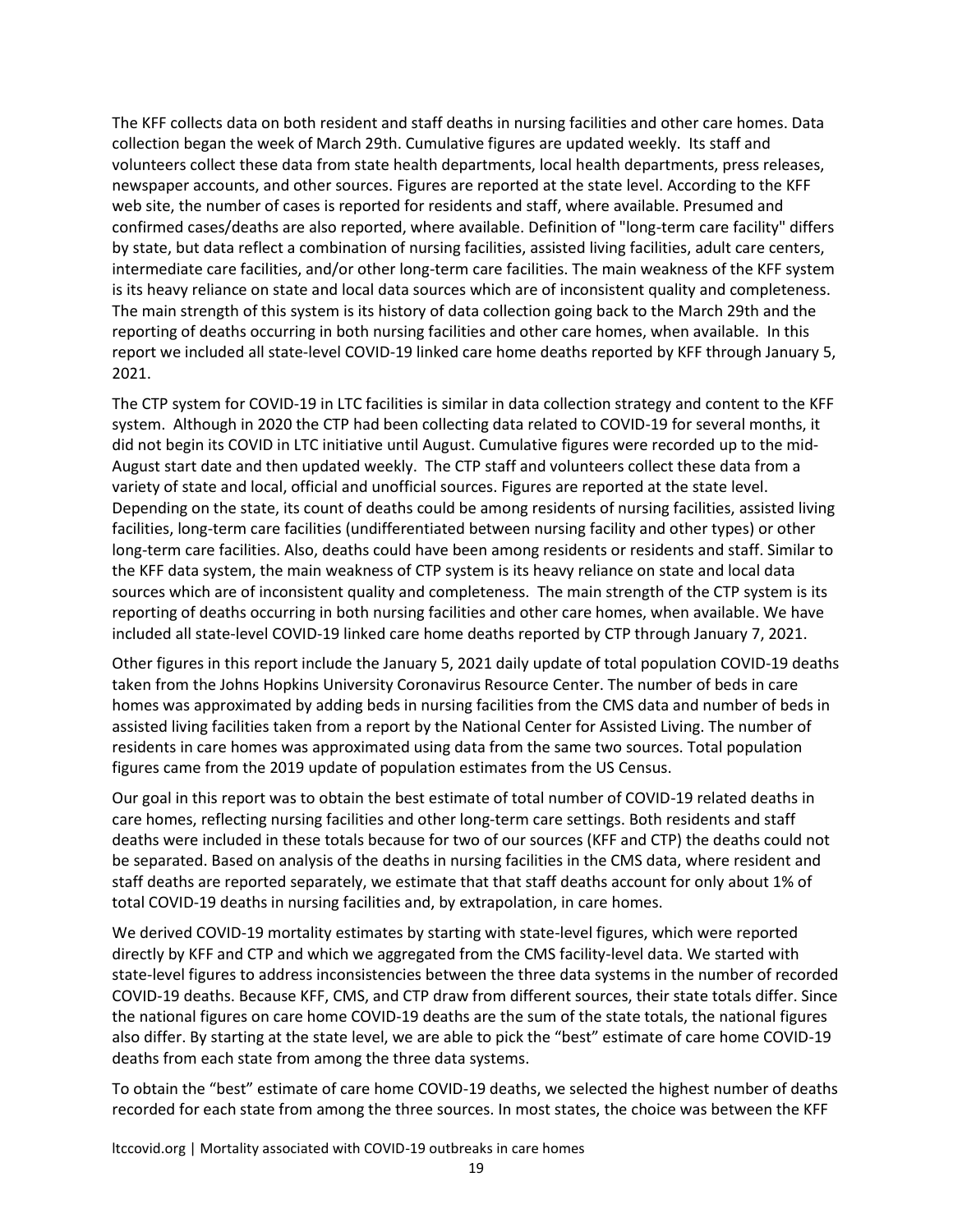and CTP figure, whichever was highest, because the figures from these systems included all care homes and not nursing facilities as in the CMS system. In a few cases, the CMS number of deaths exceeded the KFF and CTP figure. We wanted to achieve high sensitivity in our estimate– capturing as many "true" COVID-19 linked deaths as possible. We assumed that each death recorded by each source was accurate. That is, each source was identifying "true" COVID-19 linked deaths. We further assumed that differences in recorded deaths between sources resulted from differences in the completeness of their data. For example, the CMS system would have lower deaths recorded for a state than KFF or CTP because the CMS system collected data only on nursing facility deaths. The KFF and CTP systems could vary in their figures for a state because they were drawing from different state and local sources.

Even though figures varied at the state-level, the aggregate counts of COVID-19 care home deaths at the national level were close between KFF with 131,178 deaths in 30,802 care homes and CTP with 133,350 deaths in 29,107 care homes. The CMS figures were substantially lower, as expected, with 102,867 deaths in 14,793 nursing facilities. Since we selected number of deaths separately for each state based on the maximum number from the three sources, the total for the combined sources was higher than either source alone. COVID-19 deaths for people not in care homes (217,425) were derived by subtracting care home deaths from total population COVID-19 deaths.

Our best estimate was a cumulative number of 139,699 COVID-19 deaths in care homes through January 5, 2021. When comparing this figure to the 102,867 deaths in nursing facilities (obtained from the CMS data), we estimate that of the total care home deaths linked to COVID-19, about 74% of deaths were in nursing facilities and 26% were in assisted living facilities and other care homes. Based on these data, the share of all deaths linked to care homes through January 5, 2021 would be 39.12%. Assuming residents constituted 99% of all COVID-19 deaths in care homes, the number of resident deaths is estimated to be 138,302, and rate of resident deaths is estimated to be 7.14 per 100 care home residents.

Information on COVID-19 vaccinations comes from the US CDC COVID-19 Vaccine Tracker and CDC LTC and Pharmacy Partnership web sites. According to CDC guidelines, residents and staff of nursing homes and other long-term care facilities, along with healthcare workers, are to receive top priority for vaccinations. Most states, which can set their own priorities, have followed the CDC guidelines.

The rollout of the vaccines is targeted to "long-term care facilities" defined broadly to include nursing facilities, assisted living facilities, memory centers and other congregate settings for older or disabled people. Most vaccinations in long-term care facilities are being administered under contract by major drug store chains (Walgreens, CVS, and others). They are administered en masse through "clinics" held on-site in long-term care facilities. Vaccinations are reported as number of doses. A total of 1,384,963 doses, either 1st or 2nd doses, had been administered in long-term care facilities as of January 15, 2021. A total of 12,279,180 doses (10,595,866 1st, and 1,610,524 2nd) had been administered to the overall population, including long-term care, as of that date. With the rapid rollout of the vaccines, the numbers are increasing rapidly.

# **5. Summary tables and graphs**

This section summarises the most recent data from official sources gathered in this document so far, but needs to be interpreted with the limitations and caveats described above. In Table 1, we have tried to distinguish the numbers of deaths among care home residents from the number of deaths in care homes and between confirmed and probable deaths. There are more details on the differences in sources and definitions of the data provided in this table in the descriptions of the data available for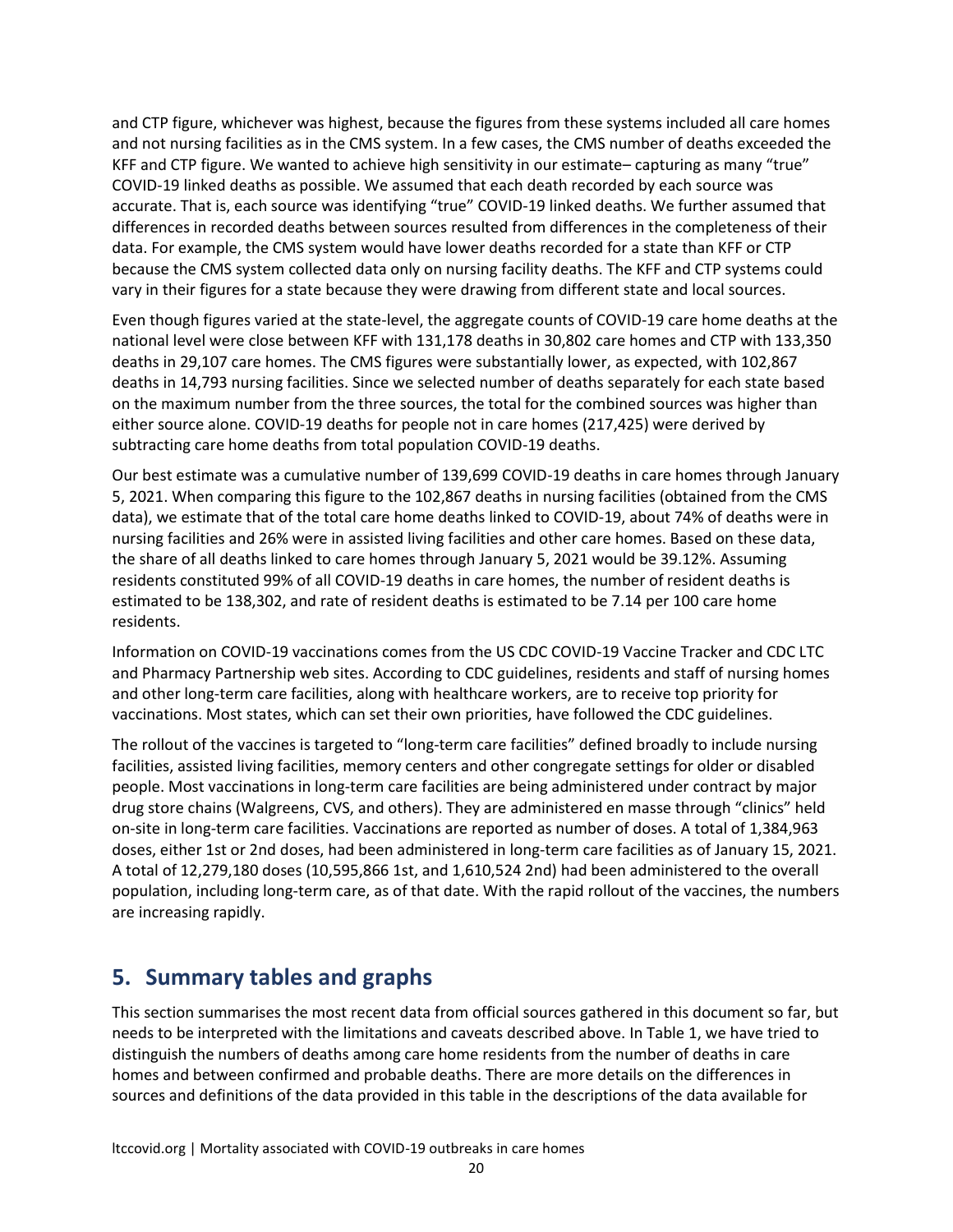each country above. As emphasized throughout this document, differences in data collection methods mean that these data are not suitable for direct comparisons or for ranking countries.

Where data for both care home residents who died and deaths in care homes are available for the same country, we have prioritized data on the numbers of care home residents, as this provides a proxy for the infections in care homes. Data on the number of people living in care homes who tested positive for COVID-19 has not been included, as, in many countries, in the earlier part of the pandemic there was very little testing in care homes.

On average, for the 22 countries in the report for which there were deaths in care homes, the average share of all COVID-19 related deaths that were care home residents was 41%. While this average needs to be treated with caution (due to differences in data collection method and definitions, as illustrated in figure 1 below), these figures show that the care home population has been disproportionally affected by COVID-19. The average share of the population living in care homes is 0.73%.

Adding up all the deaths of care home residents counted in the data available for the 22 countries covered in this report amounts to just over 325,000 deaths of care home residents attributed to COVID-19 since the beginning of the pandemic.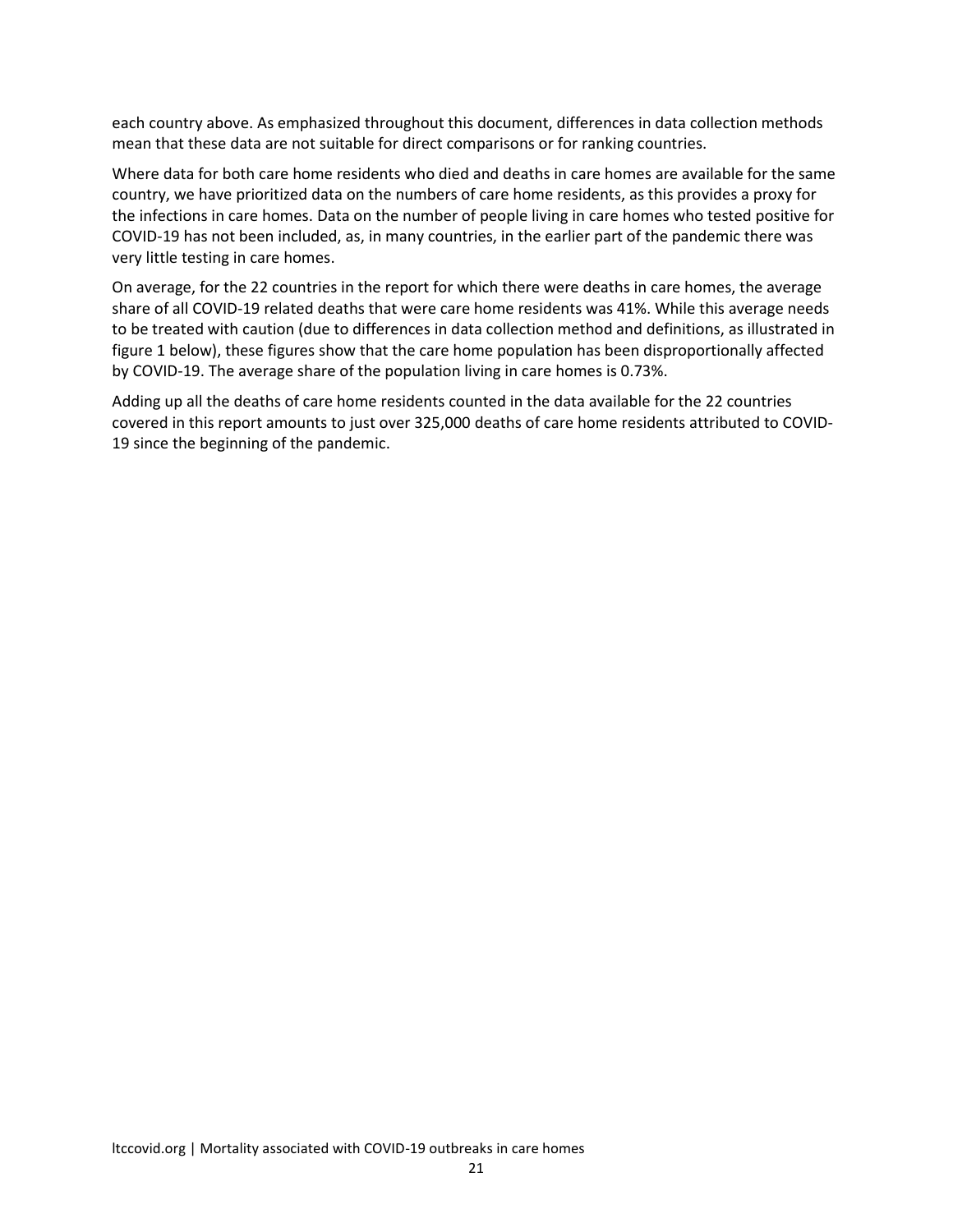**Table 1. Number of COVID-related or confirmed deaths in the population and in care homes (or among care home residents).**

| <b>Country</b>        | <b>Date</b> | <b>Approach to</b><br>measuring<br><b>COVID-19</b><br>linked<br>deaths in<br>care homes<br>C: confirmed | <b>Total</b><br>number<br>deaths<br>linked to<br><b>COVID-</b><br>$19*$ | <b>Number of</b><br>deaths of<br>care home<br>residents<br>linked to<br><b>COVID-19</b> | <b>Number</b><br>of deaths<br>in care<br>homes<br>linked to<br>COVID-19 | <b>Number</b><br>of care<br>home<br>resident<br>deaths as<br>% of all<br><b>COVID-19</b> | <b>Number</b><br>of deaths<br>in care<br>homes as<br>% of all<br>COVID-19 |
|-----------------------|-------------|---------------------------------------------------------------------------------------------------------|-------------------------------------------------------------------------|-----------------------------------------------------------------------------------------|-------------------------------------------------------------------------|------------------------------------------------------------------------------------------|---------------------------------------------------------------------------|
|                       |             | P: probable                                                                                             |                                                                         |                                                                                         |                                                                         | deaths                                                                                   | deaths                                                                    |
| <b>Australia</b>      | 22/01/2021  | C                                                                                                       | 909                                                                     | 685                                                                                     |                                                                         | 75%                                                                                      |                                                                           |
| <b>Austria</b>        | 24/01/2021  | $\mathsf{C}$                                                                                            | 7,328                                                                   | 3,243                                                                                   |                                                                         | 44%                                                                                      |                                                                           |
| <b>Belgium</b>        | 19/01/2021  | $C + P$                                                                                                 | 20,457                                                                  | 11,722                                                                                  | 8,854                                                                   | 57%                                                                                      | 43%                                                                       |
| <b>Canada</b>         | 23/01/2021  | $C + P$                                                                                                 | 18,974                                                                  | 11,114                                                                                  |                                                                         | 59%                                                                                      |                                                                           |
| <b>Denmark</b>        | 19/01/2021  | $\mathsf C$                                                                                             | 1,837                                                                   | 719                                                                                     |                                                                         | 39%                                                                                      |                                                                           |
| <b>Finland</b>        | 22/01/2021  | $\mathsf{C}$                                                                                            | 644                                                                     |                                                                                         | 243                                                                     |                                                                                          | 33%                                                                       |
| <b>France</b>         | 20/01/2021  | $C + P$                                                                                                 | 71,342                                                                  | 30,395                                                                                  | 21,646                                                                  | 43%                                                                                      | 30%                                                                       |
| <b>Germany</b>        | 22/01/2021  | $\mathsf C$                                                                                             | 50,642                                                                  | 14,066                                                                                  |                                                                         | 28%                                                                                      |                                                                           |
| <b>Hong Kong</b>      | 25/01/2021  | $\mathsf C$                                                                                             | 169                                                                     | 32                                                                                      | $\Omega$                                                                | 19%                                                                                      | 0%                                                                        |
| <b>Hungary</b>        | 27/08/2020  | $\mathcal{C}$                                                                                           | 612                                                                     | 142                                                                                     |                                                                         | 23%                                                                                      |                                                                           |
| <b>Ireland</b>        | 13/12/2020  | $C + P$                                                                                                 | 2,110                                                                   |                                                                                         | 1,084                                                                   |                                                                                          | 51%                                                                       |
| <b>Israel</b>         | 25/10/2020  | $\cal C$                                                                                                | 2,404                                                                   | 861                                                                                     |                                                                         | 36%                                                                                      |                                                                           |
| <b>Netherlands</b>    | 15/01/2021  | $\mathsf{C}$                                                                                            | 12,774                                                                  | 6,529                                                                                   |                                                                         | 51%                                                                                      |                                                                           |
| <b>New Zealand</b>    | 12/01/2021  | $C + P$                                                                                                 | 25                                                                      |                                                                                         | 16                                                                      |                                                                                          | 64%                                                                       |
| <b>Norway</b>         | 20/01/2021  | $\mathsf{C}$                                                                                            | 533                                                                     |                                                                                         | 318                                                                     |                                                                                          | 60%                                                                       |
| <b>Portugal</b>       | 10/01/2021  | Unclear                                                                                                 | 7,803                                                                   | $2,254**$                                                                               | $29%**$                                                                 |                                                                                          |                                                                           |
| <b>Singapore</b>      | 24/01/2021  | $\mathsf C$                                                                                             | 29                                                                      | 4                                                                                       | 0                                                                       | 14%                                                                                      | 0%                                                                        |
| <b>Slovenia</b>       | 17/01/2021  | $\mathsf C$                                                                                             | 3,371                                                                   | 1,875                                                                                   |                                                                         | 56%                                                                                      |                                                                           |
| <b>South Korea</b>    | 07/09/2020  | $\mathcal C$                                                                                            | 336                                                                     | 27                                                                                      | 0                                                                       | 8%                                                                                       | 0%                                                                        |
| <b>Spain</b>          | 22/01/2021  | $C + P$                                                                                                 | 66,557                                                                  | 26,328                                                                                  |                                                                         | 40%                                                                                      |                                                                           |
| <b>Sweden</b>         | 18/01/2021  | $C + P$                                                                                                 | 9,949                                                                   | 4,656                                                                                   | 4,249                                                                   | 47%                                                                                      | 43%                                                                       |
| <b>England (UK)</b>   | 15/01/2021  | $C + P$                                                                                                 | 88,674                                                                  | 29,381                                                                                  | 21,615                                                                  | 33%                                                                                      | 24%                                                                       |
| <b>Wales (UK)</b>     | 15/01/2021  | $C + P$                                                                                                 | 5,884                                                                   | 1,470                                                                                   | 1,267                                                                   | 25%                                                                                      | 22%                                                                       |
| N. Ireland (UK)       | 15/01/2021  | $C + P$                                                                                                 | 2,124                                                                   | 862                                                                                     | 642                                                                     | 41%                                                                                      | 30%                                                                       |
| <b>Scotland (UK)</b>  | 17/01/2021  | $C + P$                                                                                                 | 7,448                                                                   | 3,266                                                                                   | 2,867                                                                   | 44%                                                                                      | 38%                                                                       |
| <b>United Kingdom</b> | As above    | $C + P$                                                                                                 | 104,130                                                                 | 34,979                                                                                  | 26,391                                                                  | 34%                                                                                      | 25%                                                                       |
| <b>United States</b>  | 07/01/2021  | $C + P$                                                                                                 | 357,124                                                                 | 139,699                                                                                 |                                                                         | 39%                                                                                      |                                                                           |

*Sources: as per the data described in this document, the data for countries in italics have not been updated \*For some countries the national total number of COVID-19 related deaths only refer to confirmed deaths, so the national figures may be an underestimate as, particularly in the early part of the pandemic, people who died outside hospitals were not tested.*

*\*\*For Portugal the authors could not establish whether the data covered people living in care homes or people dying in care homes*

For some countries, we have been able to obtain number of care home residents (or beds) that would correspond to the definition used in the number of deaths statistics in this report. Table 2 shows the share of care home residents who died (linked to COVID-19) compared to all care home residents, the share of the population who live in care homes, and the rate of deaths attributed to COVID-19 per 100,000 of the population who do not live in care homes. We found no correlation between the share of care home residents who have died and the proportion of the total population who have died.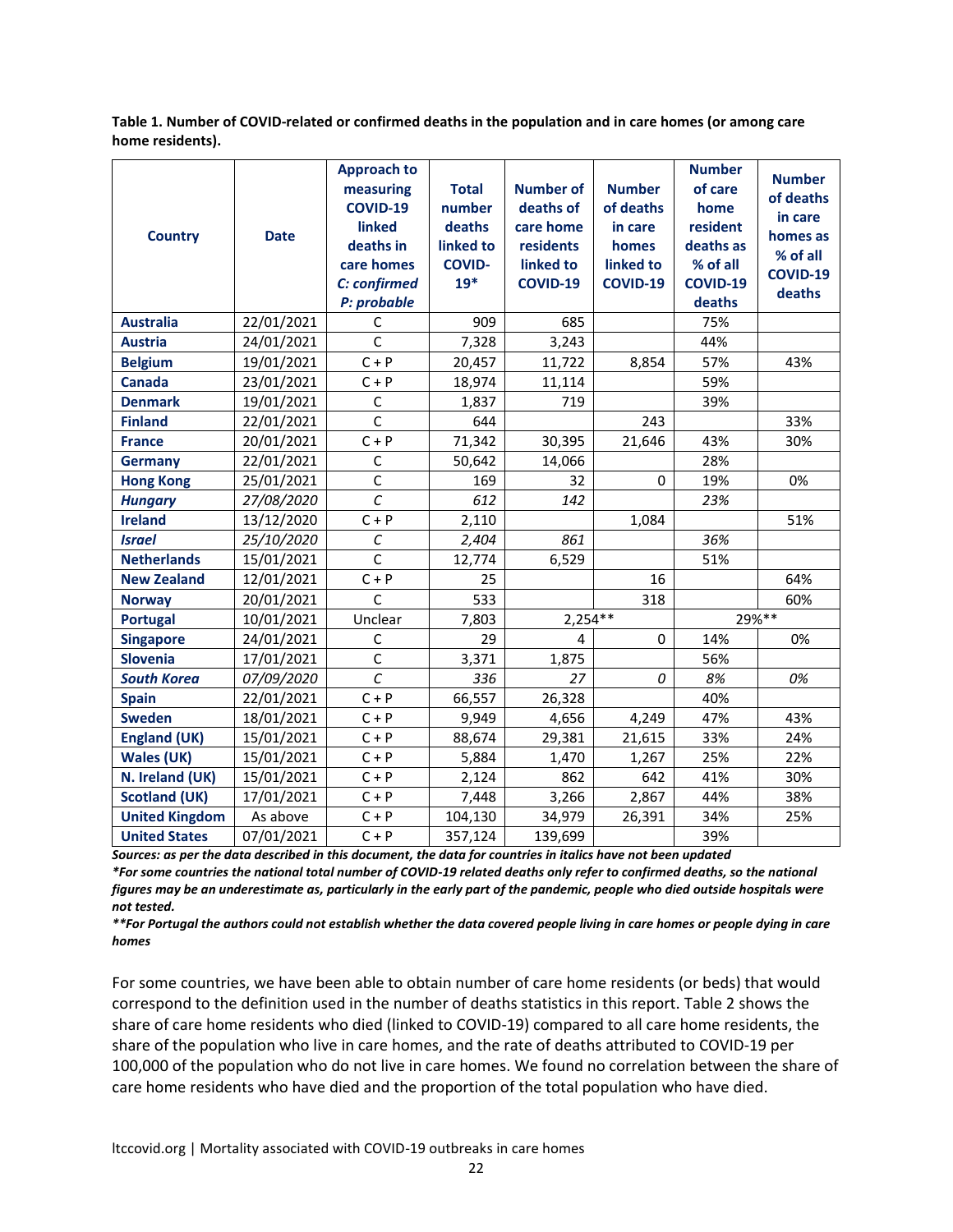| <b>Country</b>               | <b>Date</b> | <b>Deaths</b><br>attributed to<br>COVID as % of all<br>care home<br>residents/beds | % of pop living in<br>care homes | Deaths per 100,000<br>community-living<br>population |
|------------------------------|-------------|------------------------------------------------------------------------------------|----------------------------------|------------------------------------------------------|
| <b>Australia</b>             | 22/01/2021  | 0.33%                                                                              | 0.82%                            | 3.59                                                 |
| <b>Austria</b>               | 24/01/2021  | 4.65%                                                                              | 0.77%                            | 82.00                                                |
| <b>Belgium</b>               | 19/01/2021  | 9.38%                                                                              | 1.08%                            | 178.43                                               |
| <b>Canada</b>                | 23/01/2021  | 2.61%                                                                              | 1.13%                            | 50.85                                                |
| <b>Denmark</b>               | 19/01/2021  | 1.79%                                                                              | 0.69%                            | 31.94                                                |
| <b>Finland</b>               | 22/01/2021  | 0.42%                                                                              | 0.91%                            | 11.73                                                |
| <b>France</b>                | 20/01/2021  | 5.02%                                                                              | 0.93%                            | 110.32                                               |
| <b>Germany</b>               | 22/01/2021  | 1.72%                                                                              | 0.98%                            | 61,04                                                |
| <b>Hong Kong</b>             | 25/01/2021  | 0.04%                                                                              | 0.98%                            | 2.28                                                 |
| <b>Hungary</b>               | 27/08/2020  | 0.26%                                                                              | 0.57%                            | 6.37                                                 |
| <b>Ireland</b>               | 13/12/2020  | 4.76%                                                                              | 0.46%                            | 42.93                                                |
| <b>Israel</b>                | 25/10/2020  | 1.91%                                                                              | 0.52%                            | 27.92                                                |
| <b>Netherlands</b>           | 15/01/2021  | 5.44%                                                                              | 0.69%                            | 73.63                                                |
| <b>New Zealand</b>           | 12/01/2021  | 0.04%                                                                              | 0.79%                            | 0.52                                                 |
| <b>Norway</b>                | 20/01/2021  | 0.81%                                                                              | 0.73%                            | 9.90                                                 |
| <b>Portugal</b>              | 10/01/2021  | 2.28%                                                                              | 0.97%                            | 76.52                                                |
| <b>Singapore</b>             | 24/01/2021  | 0.02%                                                                              | 0.27%                            | 0.50                                                 |
| <b>Slovenia</b>              | 17/01/2021  | 8.19%                                                                              | 1.10%                            | 163.95                                               |
| <b>South Korea</b>           | 07/09/2020  | 0.01%                                                                              | 0.42%                            | 0.66                                                 |
| <b>Spain</b>                 | 22/01/2021  | 7.88%                                                                              | 0.69%                            | 119.43                                               |
| <b>Sweden</b>                | 18/01/2021  | 5.66%                                                                              | 0.81%                            | 99.32                                                |
| <b>England (UK)</b>          | 15/01/2021  | 6.91%                                                                              | 0.76%                            | 158.74                                               |
| <b>Wales (UK)</b>            | 15/01/2021  | 6.19%                                                                              | 0.75%                            | 188.04                                               |
| <b>Northern Ireland (UK)</b> | 15/01/2021  | 5.77%                                                                              | 0.79%                            | 113.05                                               |
| <b>Scotland (UK)</b>         | 17/01/2021  | 9.07%                                                                              | 0.66%                            | 137.23                                               |
| <b>United Kingdom</b>        | As above    | 7.22%                                                                              | 0.75%                            | 157.07                                               |
| <b>United States</b>         | 07/01/2021  | 7.21%                                                                              | 0.59%                            | 108.53                                               |

**Table 2. Share of care home residents who may have died as a direct or indirect result of the COVID-pandemic**

*Sources: based on data collected for this report (see each country section for sources), data on population (used to calculate size of community-living population) is from United Nations<sup>118</sup>*

### **a. Share of care home residents whose deaths were linked to COVID-19, compared to the care home population**

In Figure 1 we plot the data presented in Table 2, specifically, the share of the care home population (based on number of residents, or beds where resident numbers are not available) whose deaths were attributed to COVID-19. There is substantial variation between countries. In Belgium, 9.38% of the care home resident population died due to COVID-19 compared to in Singapore where this figure was only 0.02%, or 0.04% in New Zealand.

<sup>118</sup> https://population.un.org/wpp

ltccovid.org | Mortality associated with COVID-19 outbreaks in care homes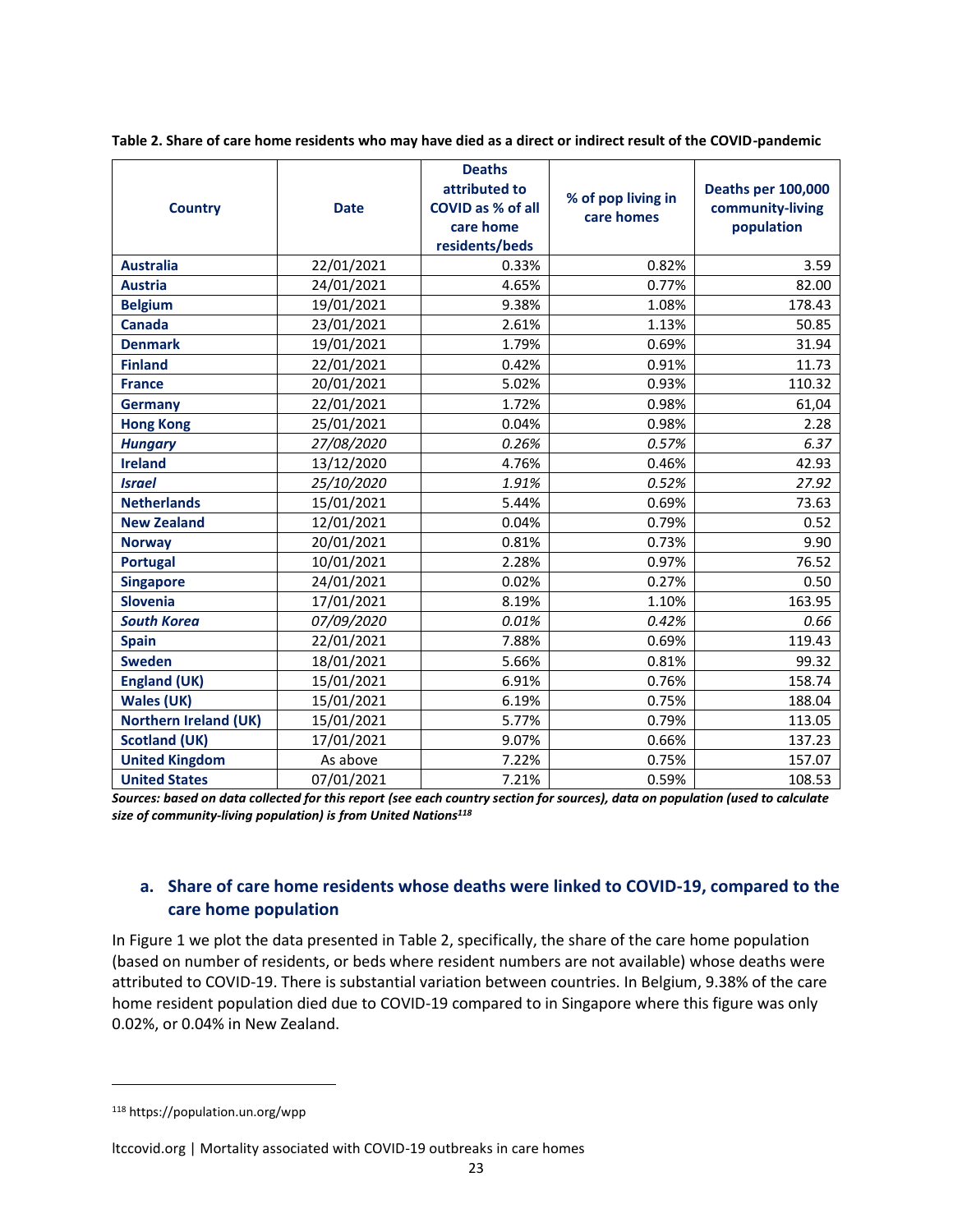#### **Figure 1. Share of care home residents whose deaths were linked to COVID-19, compared to the care home population**



*Source: table 2 in this report, data sources are summarized in each country section*

### **b. Relationship between deaths linked to COVID-19 of care home residents and deaths linked to COVID-19 among the population living in the community**

In Figure 2 COVID-19 deaths per 100 in the care home population are compared to COVID-19 deaths per 100,000 in the non-care home population. This chart demonstrates the relationship between community transmission and deaths in care homes. Specifically, in countries where deaths in the community were low, deaths in care homes were also low. This highlights that once there is a high transmission of the virus within the community, it is likely that it will also spread to care homes. It is important to highlight that some of the differences between the countries may be due to different definitions of deaths or, in some countries, under-reporting, as discussed earlier in this report and illustrated in figure 3.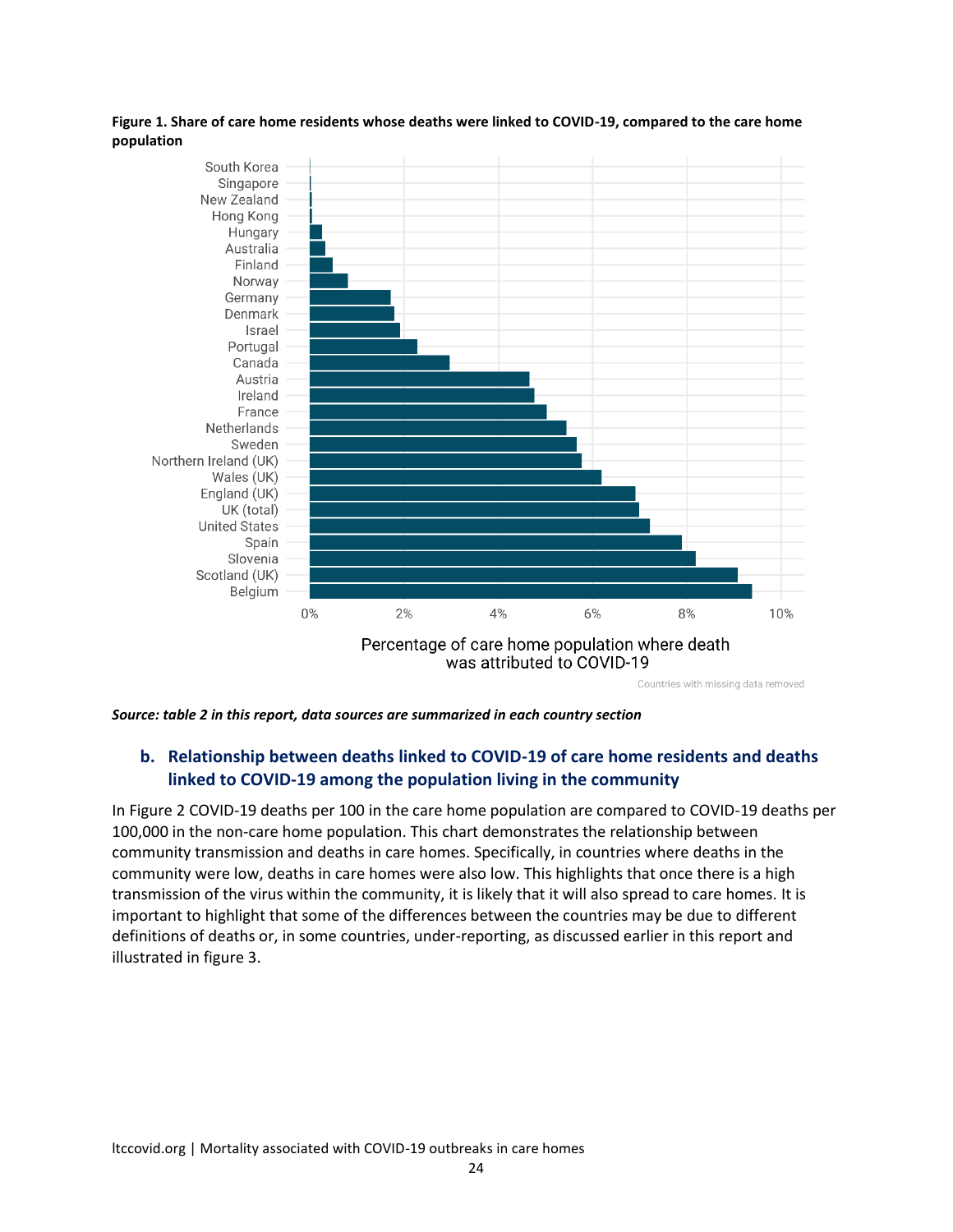

**Figure 2. Total number of deaths linked to COVID-19 in the population living in the community, compared to the number of deaths among care home residents**

*Source: based on figures collected for this report*

#### **c. Comparing deaths in care homes and deaths of care home residents**

In Figure 3, we plot the data for those countries who record both the number of COVID-19 deaths occurring within the care home and the number of COVID-19 deaths of care home residents (including those who may have died in hospital). In this figure, COVID-19 deaths are based on confirmed and suspected cases, with the exception of Hong Kong and South Korea who use confirmed cases only. As one might expect, the share of deaths accounted for by care home residents is considerably higher than the share of deaths occurring within care homes. The differences between the countries ranges from 3 percentage points in Wales (UK), to 19 percentage points in Hong Kong. These differences may reflect both differences in policies (for example in Hong Kong and South Korea all care home residents with confirmed COVID-19 infections were moved to quarantine centres or hospitals, so there have been no deaths in care homes)<sup>119</sup>, and differences in hospital capacity, particularly in the earlier part of the

<sup>119</sup> Kim, H (2020) The impact of COVID-19 on long-term care in South Korea and measures to address it. LTCcovid.org, International Long-Term Care Policy Network, CPEC-LSE, 7 May 2020[. https://ltccovid.org/wp-content/uploads/2020/05/The-](https://ltccovid.org/wp-content/uploads/2020/05/The-Long-Term-Care-COVID19-situation-in-South-Korea-7-May-2020.pdf)[Long-Term-Care-COVID19-situation-in-South-Korea-7-May-2020.pdf](https://ltccovid.org/wp-content/uploads/2020/05/The-Long-Term-Care-COVID19-situation-in-South-Korea-7-May-2020.pdf) and Wong K, Lum T and Wong G (2020) The COVID-19 Long-Term Care situation in Hong Kong: impact and measures. LTCcovid.org, International Long-Term Care Policy Network, CPEC-LSE, 8 July 2020. [https://ltccovid.org/wp-content/uploads/2020/07/Hong-Kong-COVID-19-Long-term-Care](https://ltccovid.org/wp-content/uploads/2020/07/Hong-Kong-COVID-19-Long-term-Care-situation_updates-on-8-July-1.pdf)[situation\\_updates-on-8-July-1.pdf](https://ltccovid.org/wp-content/uploads/2020/07/Hong-Kong-COVID-19-Long-term-Care-situation_updates-on-8-July-1.pdf)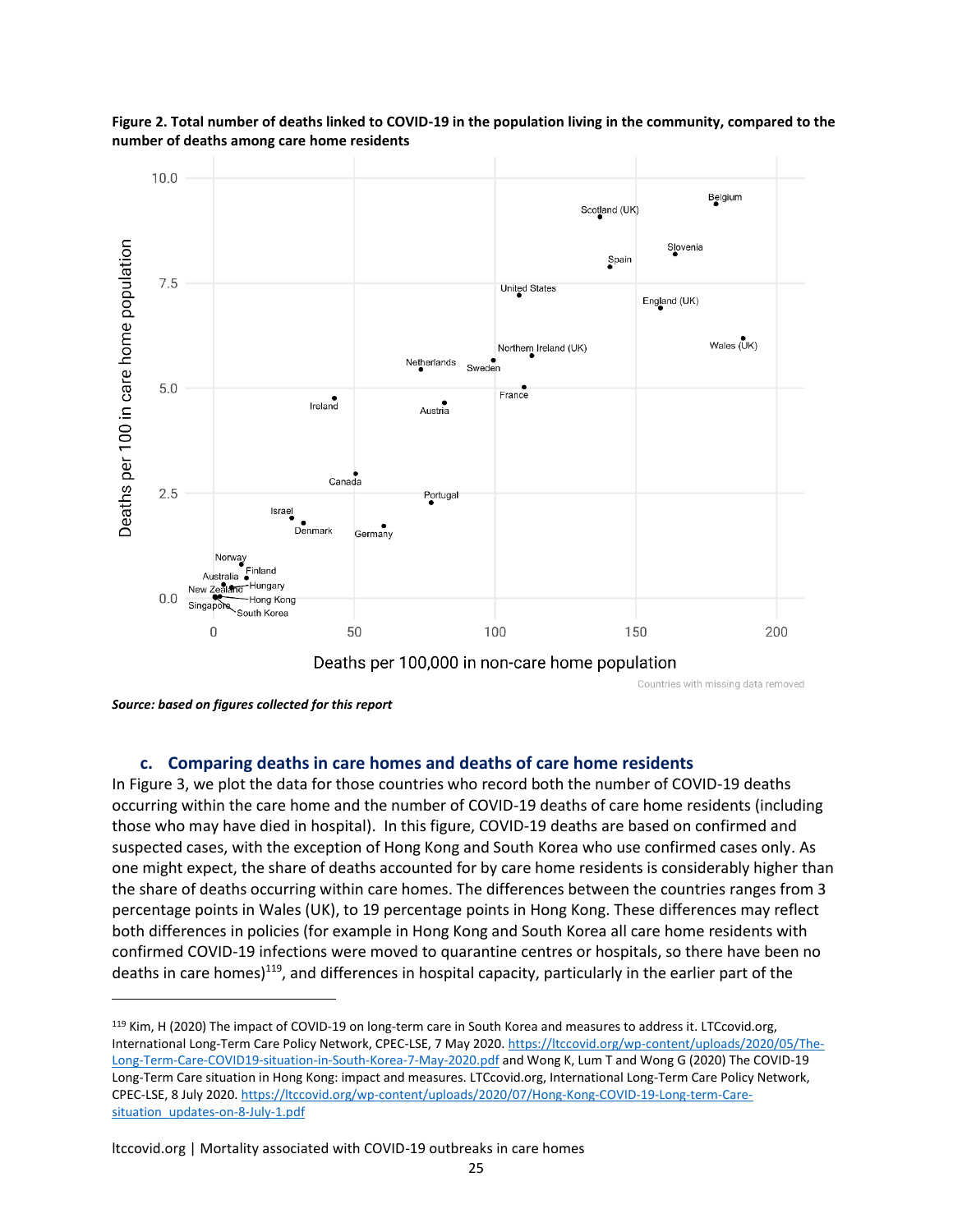pandemic. Where countries only provide data of deaths in care homes, these figures are likely to be an underestimate of the deaths of care home residents. In many countries, there are no information systems that allow the identification of care home residents in death certificates, particularly where people have only lived in a care home for a short period.





Countries with missing data excluded

*Source: table 1 in this report, data sources are summarized in each country section*

#### **d. Comparison with previous versions of this report**

Figure 4 shows the share of all COVID-19 deaths that have been of care home residents in the period from the beginning of the pandemic to our report of the 26<sup>th</sup> of June<sup>120</sup>, from the 26<sup>th</sup> of June report to the 14<sup>th</sup> October, and from the 14<sup>th</sup> October report<sup>121</sup> to this current report. The figure shows that, in many countries, the share of COVID-19 deaths of care home residents has decreased over time. The

<sup>120</sup> [https://ltccovid.org/wp-content/uploads/2020/06/Mortality-associated-with-COVID-among-people-who-use-long-term-care-26-June-1.pdf,](https://ltccovid.org/wp-content/uploads/2020/06/Mortality-associated-with-COVID-among-people-who-use-long-term-care-26-June-1.pdf)  this includes a correction of the data for the United States

<sup>121</sup> [https://ltccovid.org/wp-content/uploads/2020/10/Mortality-associated-with-COVID-among-people-living-in-care-homes-14-October-2020-](https://ltccovid.org/wp-content/uploads/2020/10/Mortality-associated-with-COVID-among-people-living-in-care-homes-14-October-2020-3.pdf) [3.pdf](https://ltccovid.org/wp-content/uploads/2020/10/Mortality-associated-with-COVID-among-people-living-in-care-homes-14-October-2020-3.pdf)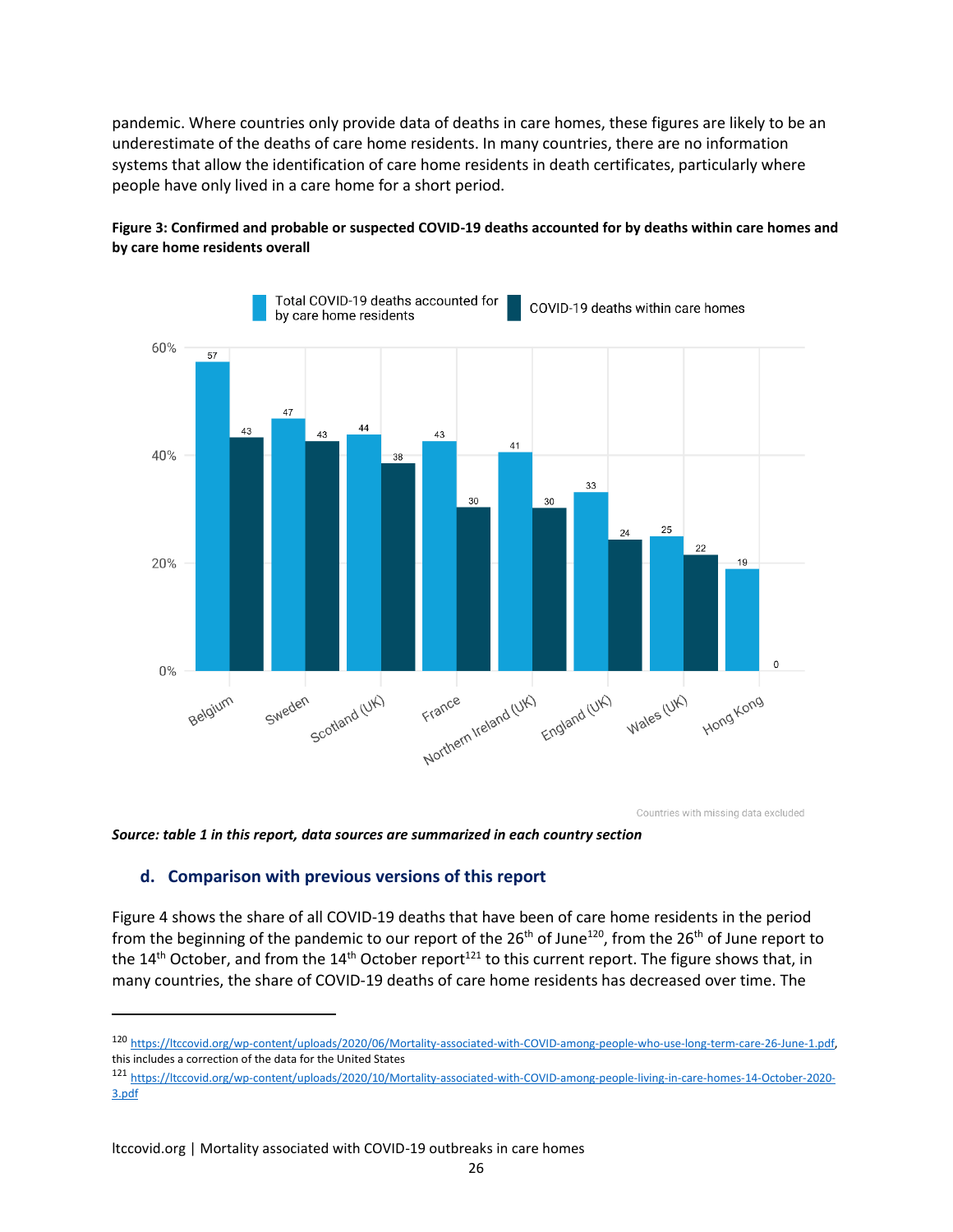authors of this report are aware that some of the data sources have been revised and improved between different versions of the report, so this figure can only claim to represent the data as published in our previous and current report and should be treated with caution.



**Figure 4. Comparison of share of all COVID-19 deaths that have occurred among care home residents in the periods covered by this report and the versions of this report published on 26th June and 14th October 2020.**

*Sources: this report and previous versions<sup>122</sup>*

# **6. Discussion**

Since the first version of this report of the  $12<sup>th</sup>$  of April, an increasing number of countries are publishing data on deaths of care home residents (or deaths in care homes) linked to COVID-19. The authors are very grateful to all who have provided information about data availability in their countries. However, in some countries (for example Ireland), these data are increasingly difficult to find.

There continue to be substantial differences in how the data is collected and what it covers. The key differences in the data reported are due to whether the data covers deaths of care home residents (irrespective of whether they die in the care home or hospital) or just deaths that happen in the care homes, and the definition used for care homes. Another important difference is whether the deaths reported (both among care home residents and the whole population) cover cases confirmed through testing, cases where COVID-19 was considered to be the probable cause of death, or excess mortality during the period of the pandemic. Contextual data on the number of tests carried out in care homes are very difficult to find, except for in Denmark where these data are published regularly.

As outlined earlier in this report, the most reliable way to measure the impact of COVID-19 on mortality is via excess deaths. Unfortunately, historical data on deaths in care homes or among care home

<sup>122</sup> <https://ltccovid.org/wp-content/uploads/2020/06/Mortality-associated-with-COVID-among-people-who-use-long-term-care-26-June-1.pdf> an[d https://ltccovid.org/wp-content/uploads/2020/10/Mortality-associated-with-COVID-among-people-living-in-care-homes-14-October-2020-](https://ltccovid.org/wp-content/uploads/2020/10/Mortality-associated-with-COVID-among-people-living-in-care-homes-14-October-2020-3.pdf) [3.pdf](https://ltccovid.org/wp-content/uploads/2020/10/Mortality-associated-with-COVID-among-people-living-in-care-homes-14-October-2020-3.pdf)

ltccovid.org | Mortality associated with COVID-19 outbreaks in care homes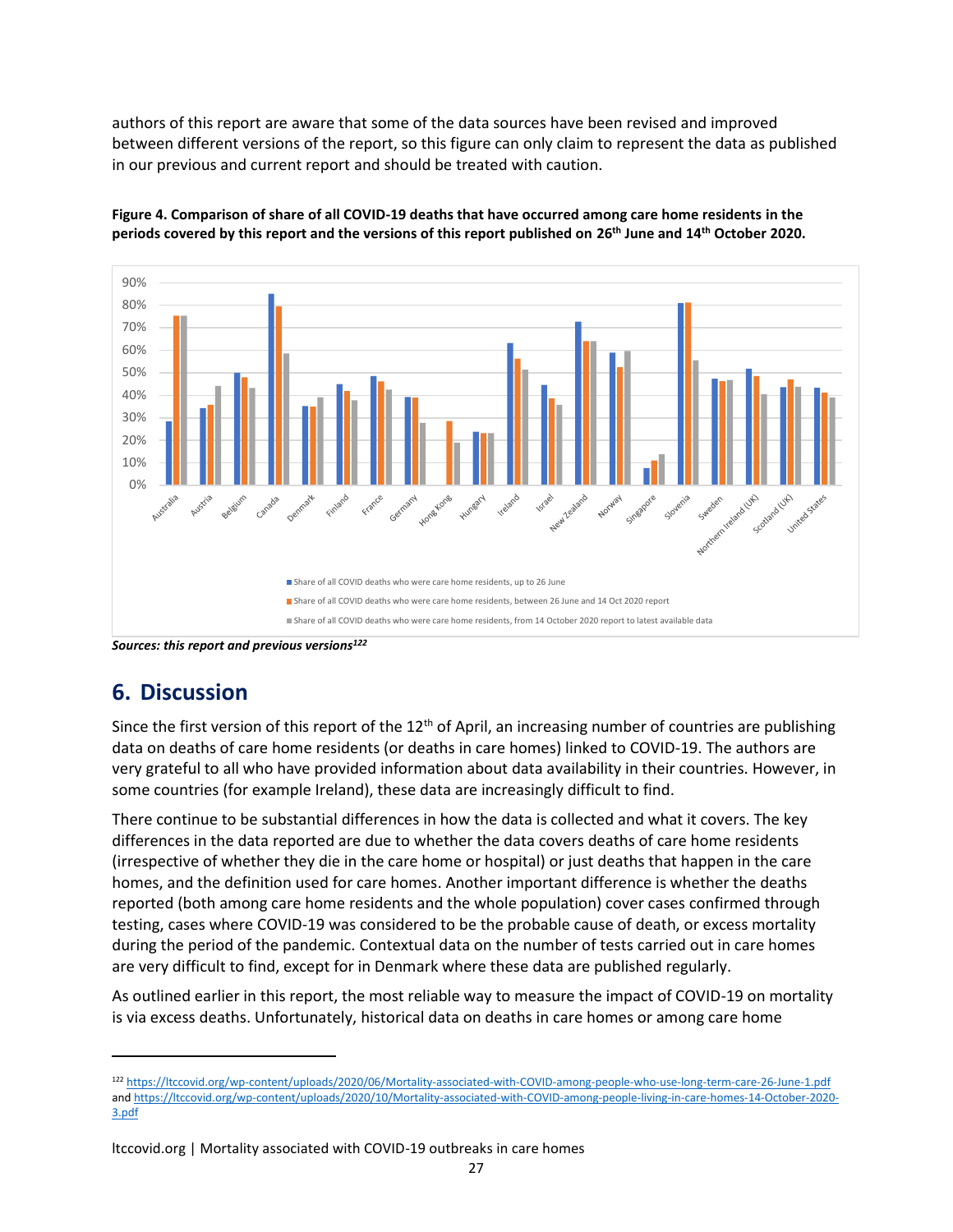residents are rare internationally. Excess mortality in care homes is only available for very few countries. Without historical mortality data on care home residents, it is difficult to quantify the full impact of the COVID-19 pandemic, in the terms of mortality, among the care home population.

This report aims to present the data in a way that illustrates the differences in definitions and coverage. The authors are continuing to work to obtain more complete data for all countries included in the report, and hopefully additional countries, therefore continuing to improve the quality and comparability of the data presented here.

A striking finding of the first version of this report published on the  $12<sup>th</sup>$  of April and when data were only available for 5 countries, was that in all those countries the share of deaths of care home residents was around 50% of all deaths linked to COVID-19. As data for more countries have been added, and more detailed data has become available for some of the countries, it has become clear that the impact of COVID-19 on care home residents has been very different internationally. The latest version of this report suggests that the share of all care home residents who have died compared to all COVID-19 deaths has decreased over time in many countries. The current average, for 22 countries, is 41%. There are many possible explanations for this, one reason could be that there have been improvements in the ability of care homes to implement Infection Prevention and Control measures, particularly as earlier shortages of testing capacity and PPE have been addressed. Other reasons may be due to some levels of immunity in care homes where there had been previous outbreaks, or to survival effects, but establishing this would require longitudinal data at care home level, not the time of data collected in this report.

To compare the relative impact of COVID-19 on care home residents in different countries, it is more useful to focus on the share of care home residents whose deaths have been linked to COVID-19. There are issues with comparability of care home definitions- in this report we have sought to use the same definition within the same country for both the numerator (reported COVID-19 deaths among care residents) and the denominator (number of care home residents or, where not available, beds)- even if this results in slightly different definitions across countries. Using this approach, we have found that the share of all care home residents who have died (linked to COVID-19) ranges from 0.02% in Singapore and 0.04% in New Zealand to over 5% (which would mean that over one in 20 care home residents have died linked to COVID-19) in Belgium, France, the Netherlands, Slovenia, Spain, Sweden, the UK and the USA. This share is highly correlated to the total number of COVID-19 deaths in the population who live outside care homes, but it is not correlated to the share of the population who live in care homes.

In addition to its direct impact on the lives of care residents and their families, mortality associated with COVID-19 is likely to have important consequences on the care sectors' economy for years to come. It is for instance likely to lead to changes in public perceptions of the risk associated with care homes, and therefore to reductions in levels of demand for institutional care. Even ignoring such demand effects, it is likely that the observed reductions in care home residents generated by COVID-19 excess mortality will take several years to be "absorbed" by new cohorts of care home admissions. Finally, many governments are likely to introduce regulatory changes aimed at preventing the risk of the spread of infectious diseases in care homes, through for instance changes in training, use of PPE, testing regimes and staffing levels. Such changes are likely to increase the costs of providing institutional care, and as a result push prices up and reduce further demand or impose additional financial burdens on public coffers at a particularly difficult fiscal time.

Although the rollout of COVID-19 vaccinations has started in many countries covered in this report, we have not considered the impact of vaccination programmes on the care home resident population. This is partly due to the difficulties associated with obtaining disaggregated data on vaccines this early on in the rollout. Attempts to gather international data on vaccinations in care homes and among care home